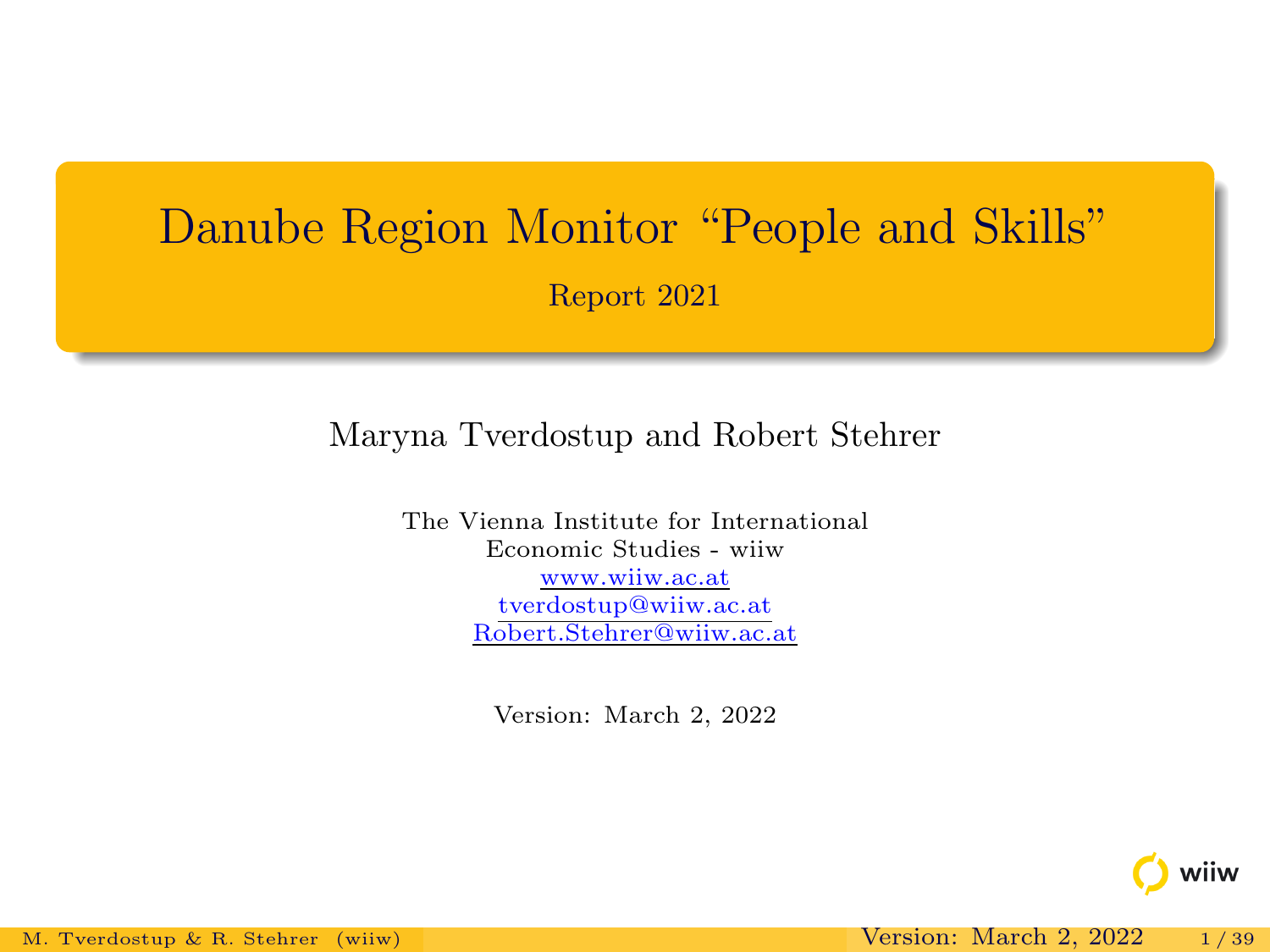#### Content

- <sup>1</sup> [The Danube Region: Population and Socio-Economic Performance](#page-2-0)
- <sup>2</sup> [The data behind the Danube Region Monitor "People and Skills"](#page-6-0)
- <sup>3</sup> [Objective I: Higher Employment Rate](#page-8-0)
- <sup>4</sup> [Objective II: Improved Educational Outcomes and Relevant Skills and](#page-16-0) [Competences](#page-16-0)
- <sup>5</sup> [Objective III: Increased Quality and Efficiency of Education, Training](#page-23-0) [and Labour Market Systems](#page-23-0)
- <sup>6</sup> [Objective IV: Ensuring Inclusive Education and Training and](#page-30-0) [Promoting Inclusive Labour Markets](#page-30-0)

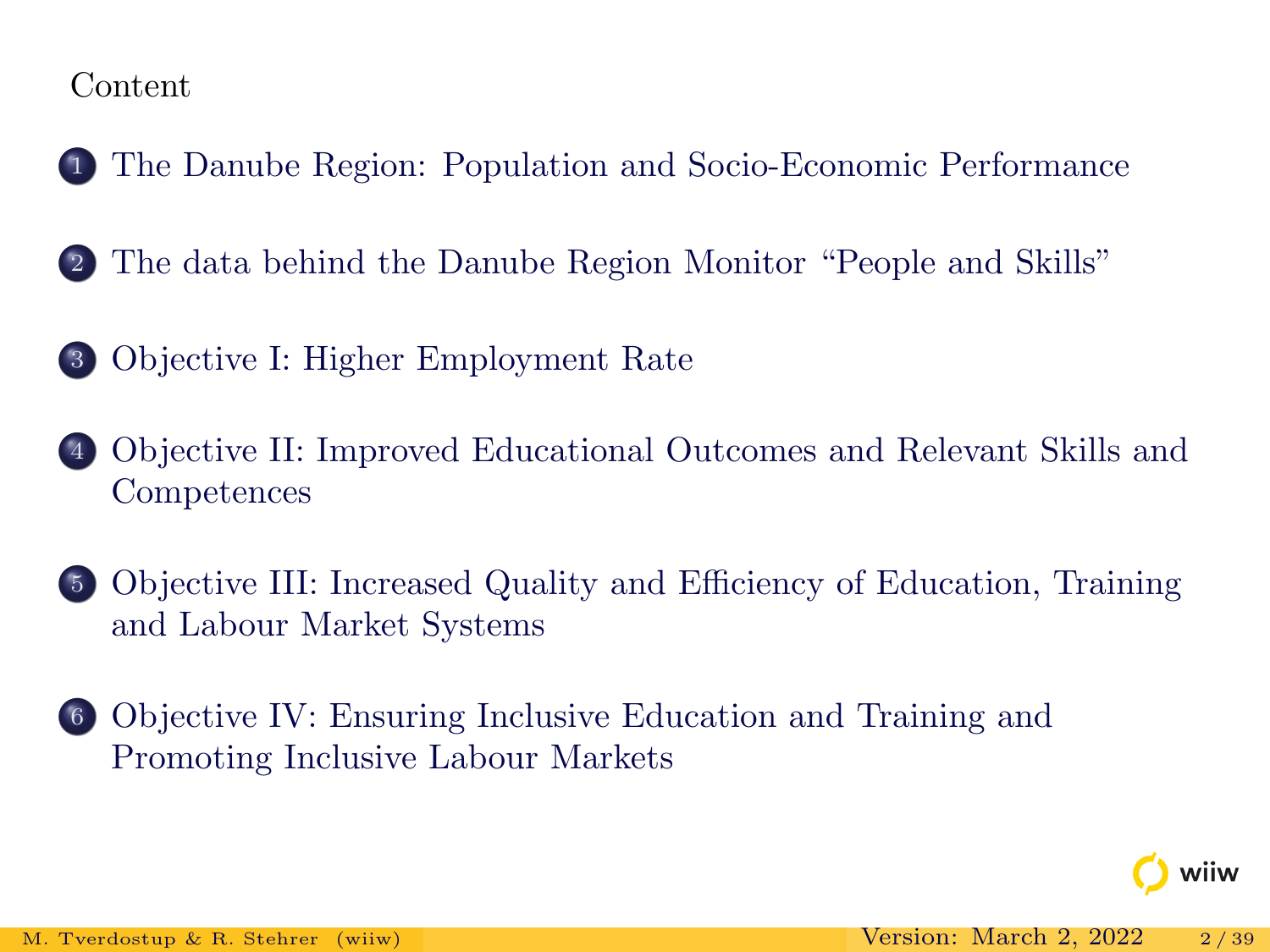# <span id="page-2-0"></span>The Danube Region: Population and Socio-Economic Performance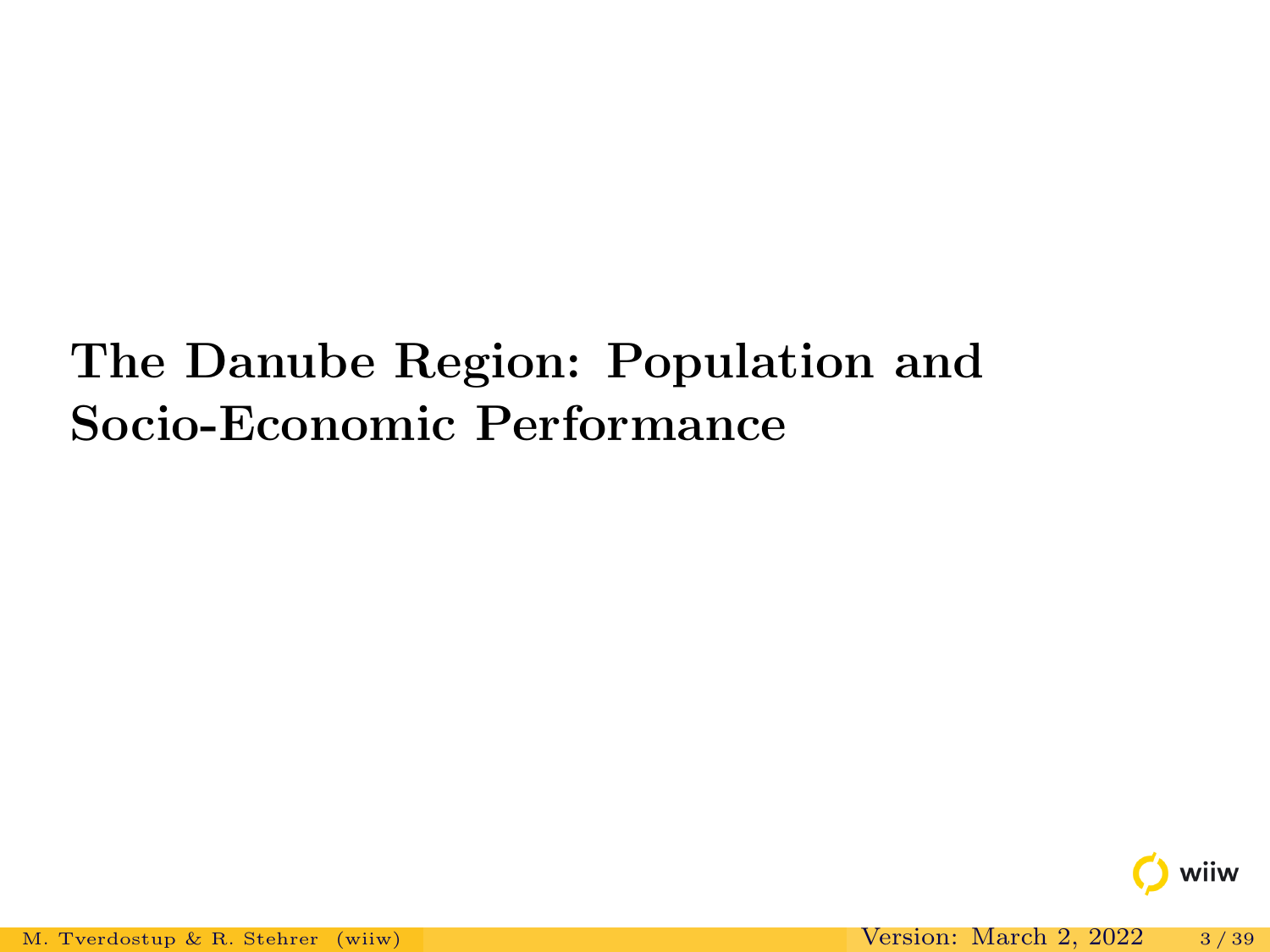The Danube Region:

- <sup>1</sup> 'Old' EU Member States countries which joined the EU before 2004 (Austria and Germany: Bavaria and Baden-Württemberg)
- <sup>2</sup> 'New' EU Member States countries which joined the EU in 2004 or later (Bulgaria, Croatia, Czechia, Hungary, Romania, Slovakia and Slovenia)
- <sup>3</sup> EU (potential) candidate countries Bosnia and Herzegovina, Montenegro and Serbia
- <sup>4</sup> European Neighbourhood countries within the Eastern Partnership initiative – the Republic of Moldova and Ukraine: Chernivtsi, Ivano-Frankivsk, Odesa, and Zakarpattya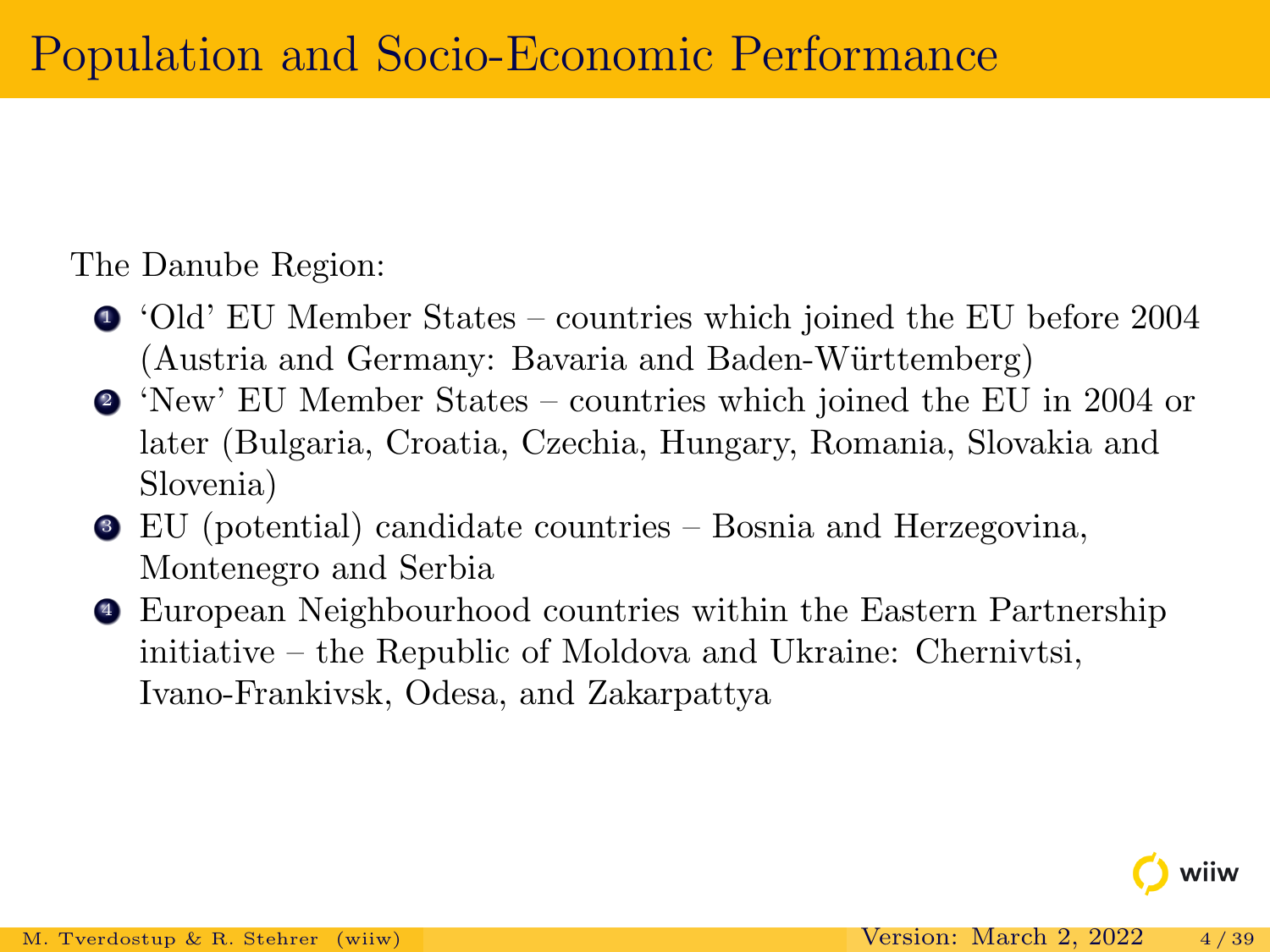### • Population

- <sup>1</sup> About 111 mn persons in 2020 starting from about 112 mn persons in 2011
- <sup>2</sup> Compared to EU27 with 442 mn in 2011 and 448 mn in 2020

#### • GDP growth

- Danube Region: 2011-2019: 2.3% 2020: -5.5% **2** EU27: 2011-2019: 1.5% 2020: -5.9%
- Convergence in GDP per capita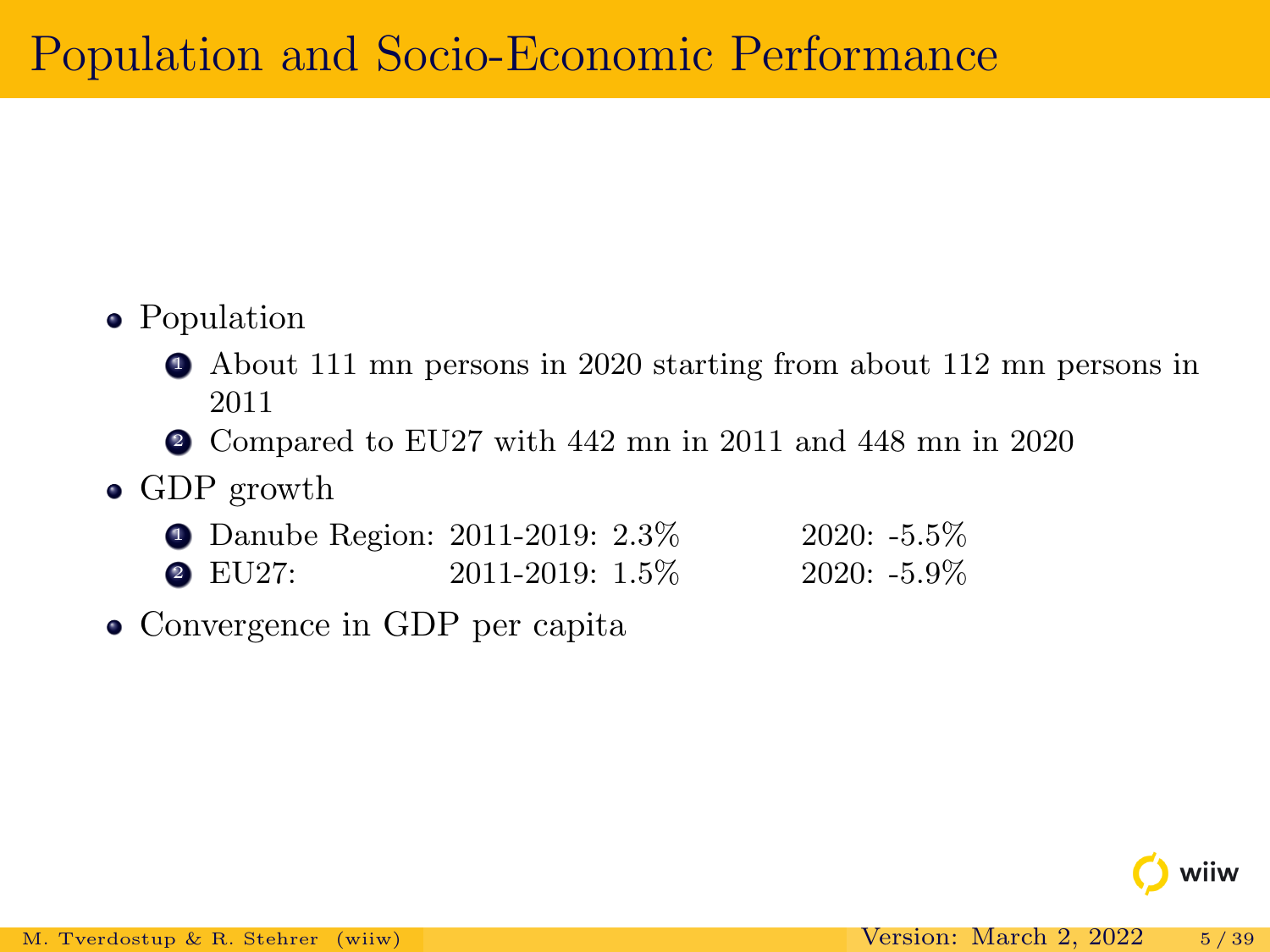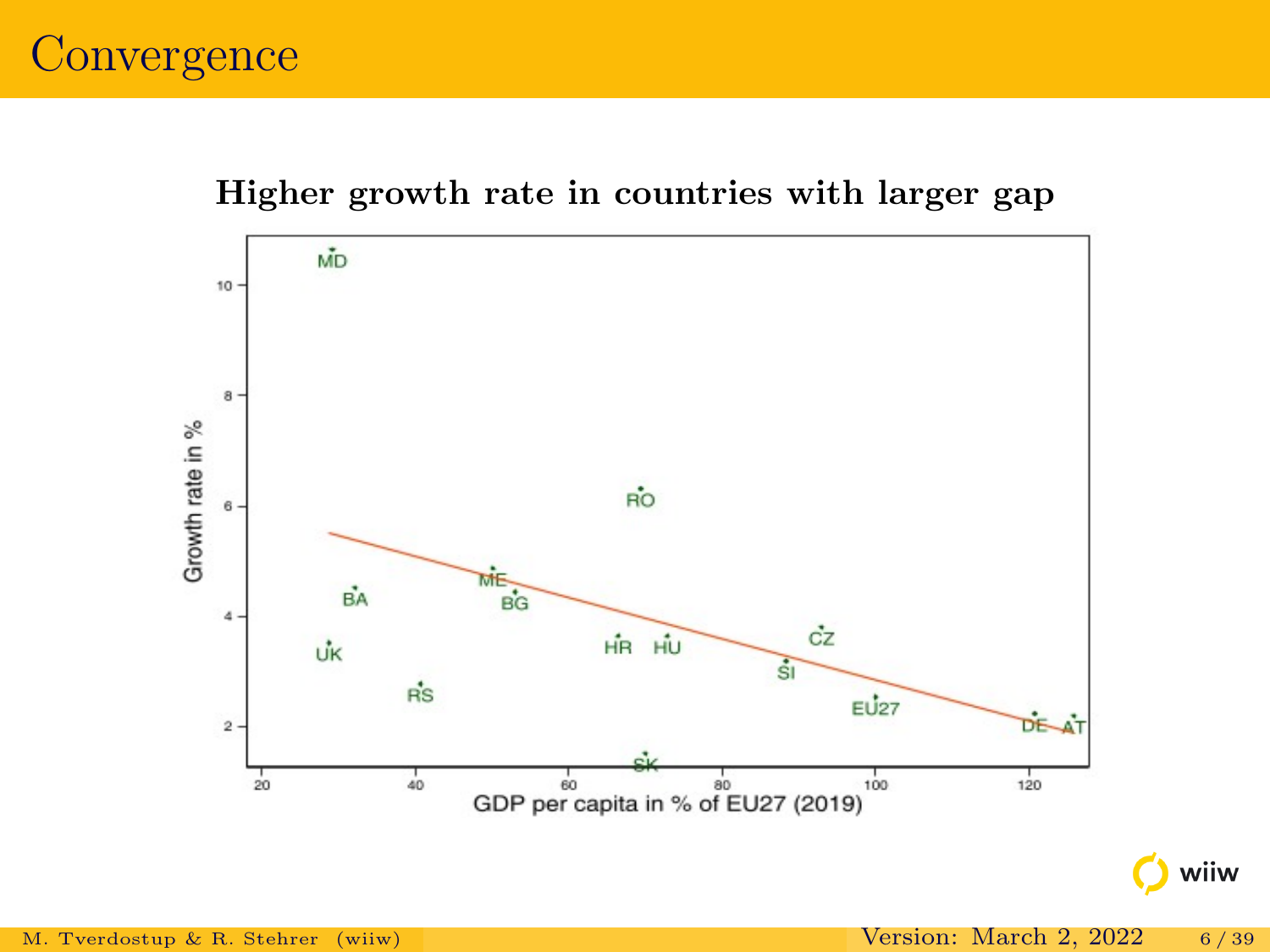# <span id="page-6-0"></span>The data behind the Danube Region Monitor "People and Skills"

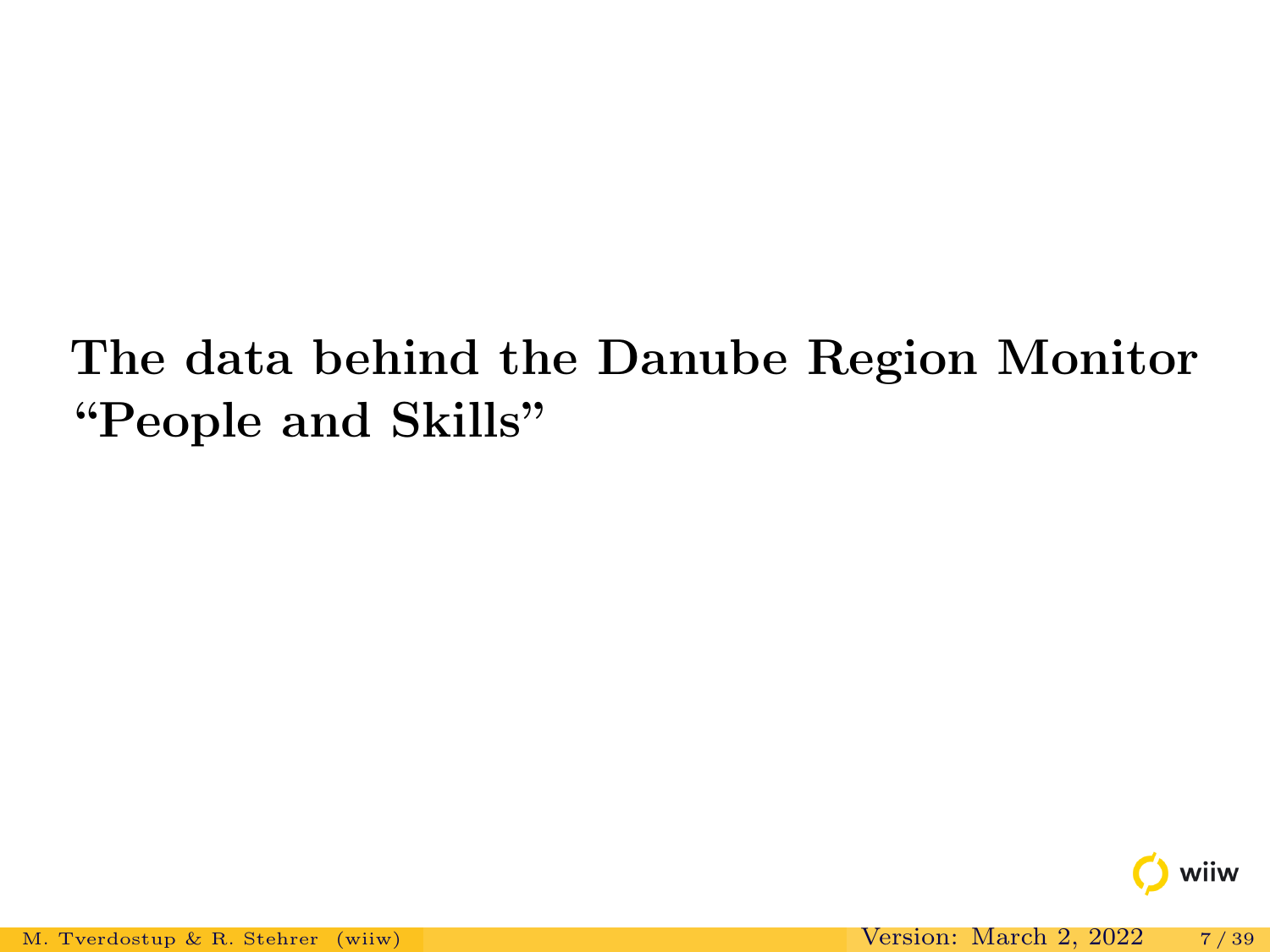### Data

- Main sources
	- <sup>1</sup> Eurostat: EU LFS, EU SILC, EU SES
	- **2** OECD: PISA, PIAAC
	- <sup>3</sup> Other: ITU, UNECE, Worldbank, IEA
	- <sup>4</sup> National Sources
- Challenges
	- <sup>1</sup> Regional data (Germany, Ukraine): not available for detailed and specific indicators
	- <sup>2</sup> For Potential candidate countries and EU neighbourhood countries data are patchy (e.g. took part in PISA and TIMMMS only in 2018; these surveys are conducted only every 4 years)
	- <sup>3</sup> For Potential candidate countries and EU neighbourhood countries some data no longer available in Eurostat (national sources if possible)
- 34 indicators, most of them broken down by age, gender, educational attainment, or other categories over period 2011-2020 for 14 countries and 6 regions plus Danube region aggregate (mean) and EU27 amounting to 140 indicators (plus some calculated shares, indices or ratios) wiiw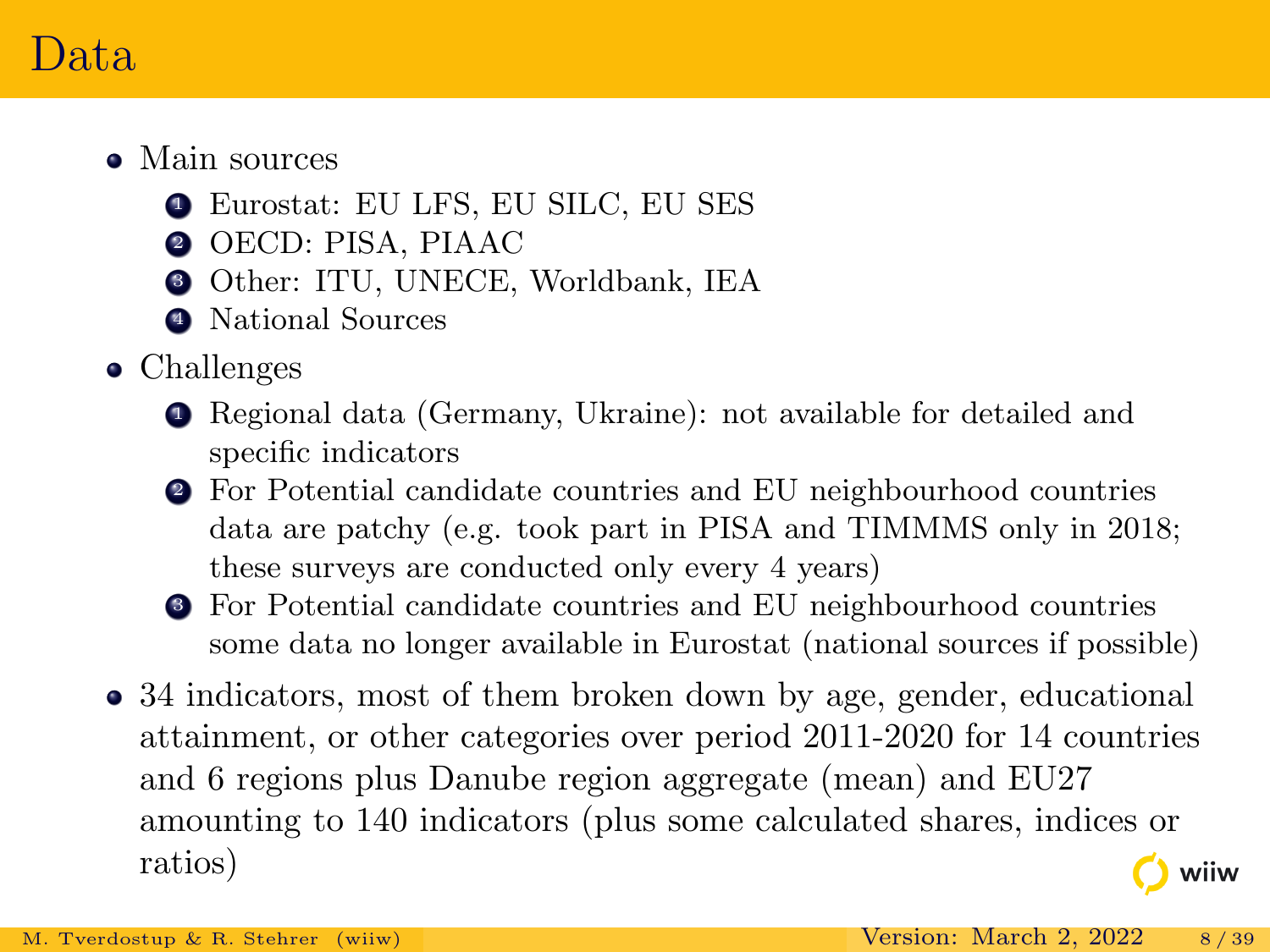# <span id="page-8-0"></span>Objective I:

Contribution to a Higher Employment Rate in the Danube Region, Especially Through Tackling Youth and Long-Term Unemployment

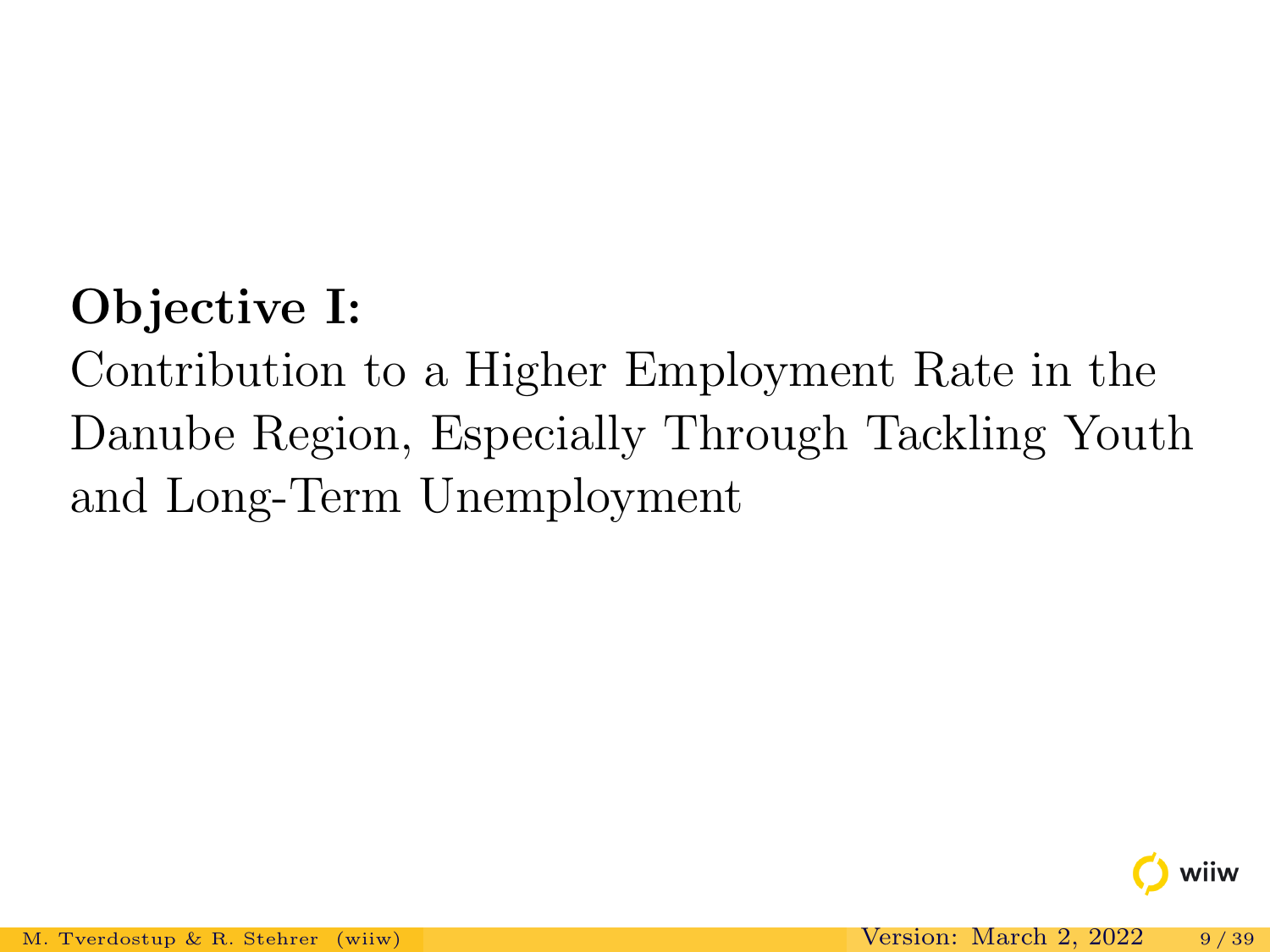- Analyse the dynamics of six key labour market indicators over a period of 2011-2020 with a focus on convergence and divergence within the Danube Region, namely:
	- **•** Employment rate
	- **2** Unemployment rate
	- <sup>3</sup> Long-term unemployment share
	- **4** Activity rate
	- **5** Inactivity rate
	- <sup>6</sup> The Not in Education, Employment or Training (NEET) rate
- Evaluate current effects of COVID-19 pandemic on labour markets of Danube Region countries, particularly in the context of youth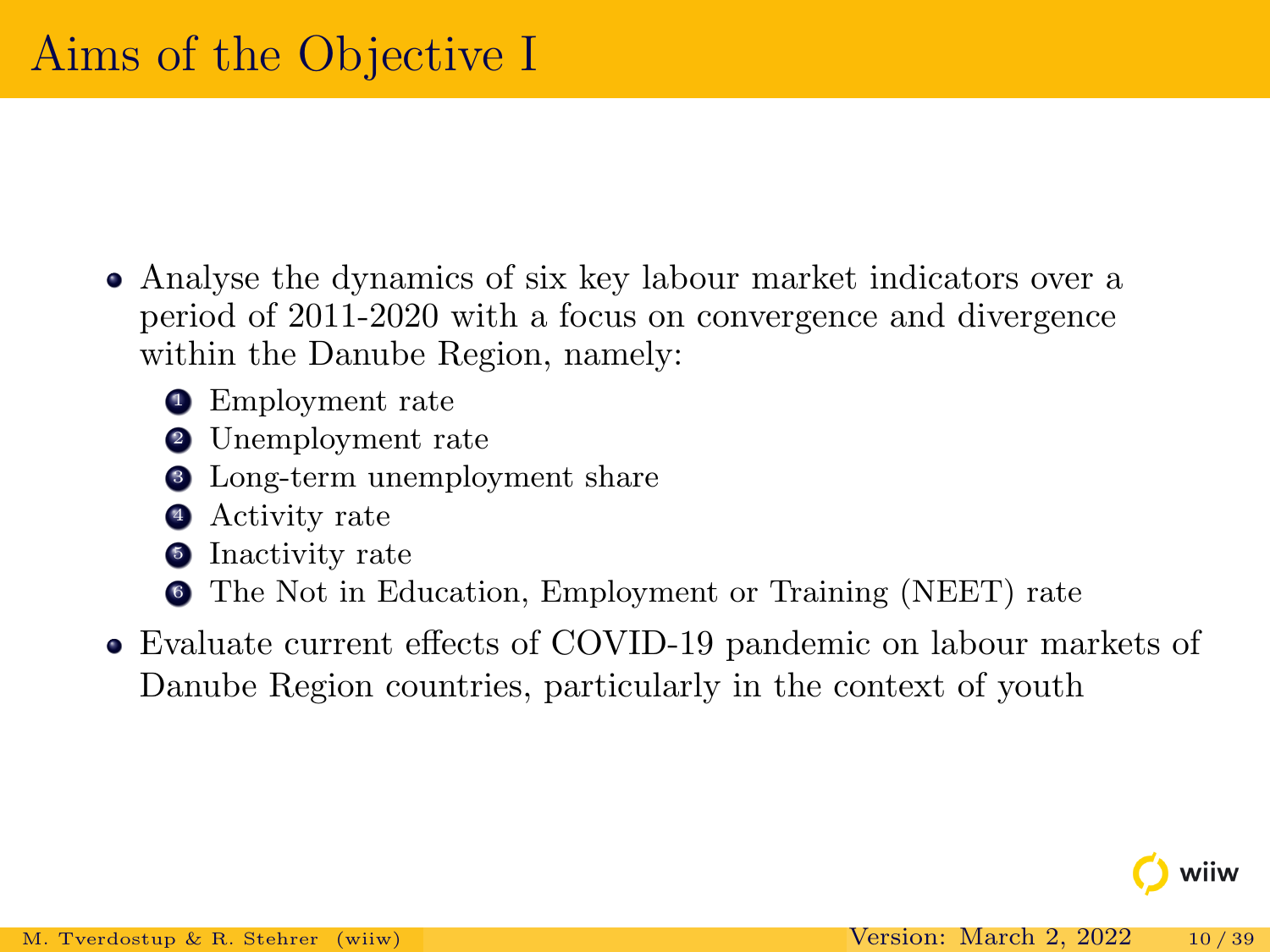- The overall labour market situation generally improved substantially in most of the Danube Region countries over the period of 2011–2019.
- The 'new' EU Member States have been gradually converging to the level of the 'old' Member States (Austria and Germany) and the convergence →
	- Convergence was most pronounced for Bulgaria, Czechia and Hungary where unemployment and NEET declined substantially and activity rate improved.
	- Serbia experienced a massive reduction in **unemployment**, including long-term unemployment, and a surge in employment and activity rates, which bring the country much closer to the EU-27 levels.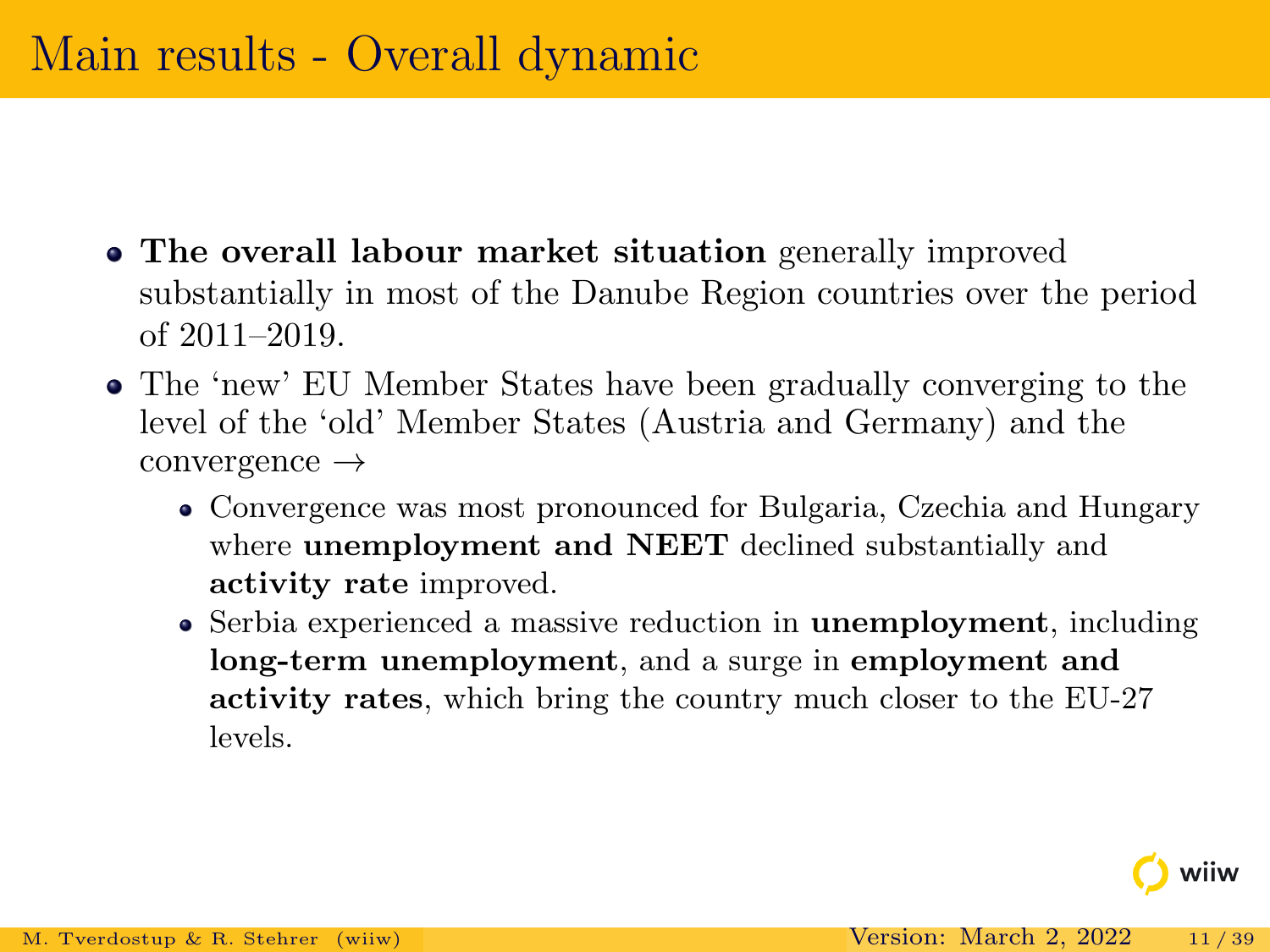- The effect of COVID-19 on the labour market was very heterogeneous across countries and seemed to be dependent to a large extent on the presence of various employment protection schemes
	- Some of the EU Member States launched short-term job retention and wage subsidy schemes (e.g. Austria, Czechia, and Hungary)
	- The EU (potential) candidate states and the EU neighbourhood countries offered very limited support to workers
- Montenegro, Republic of Moldova, and Ukraine appeared **most** affected by the pandemic in terms of employment decline and increases in inactivity rates and long-term unemployment.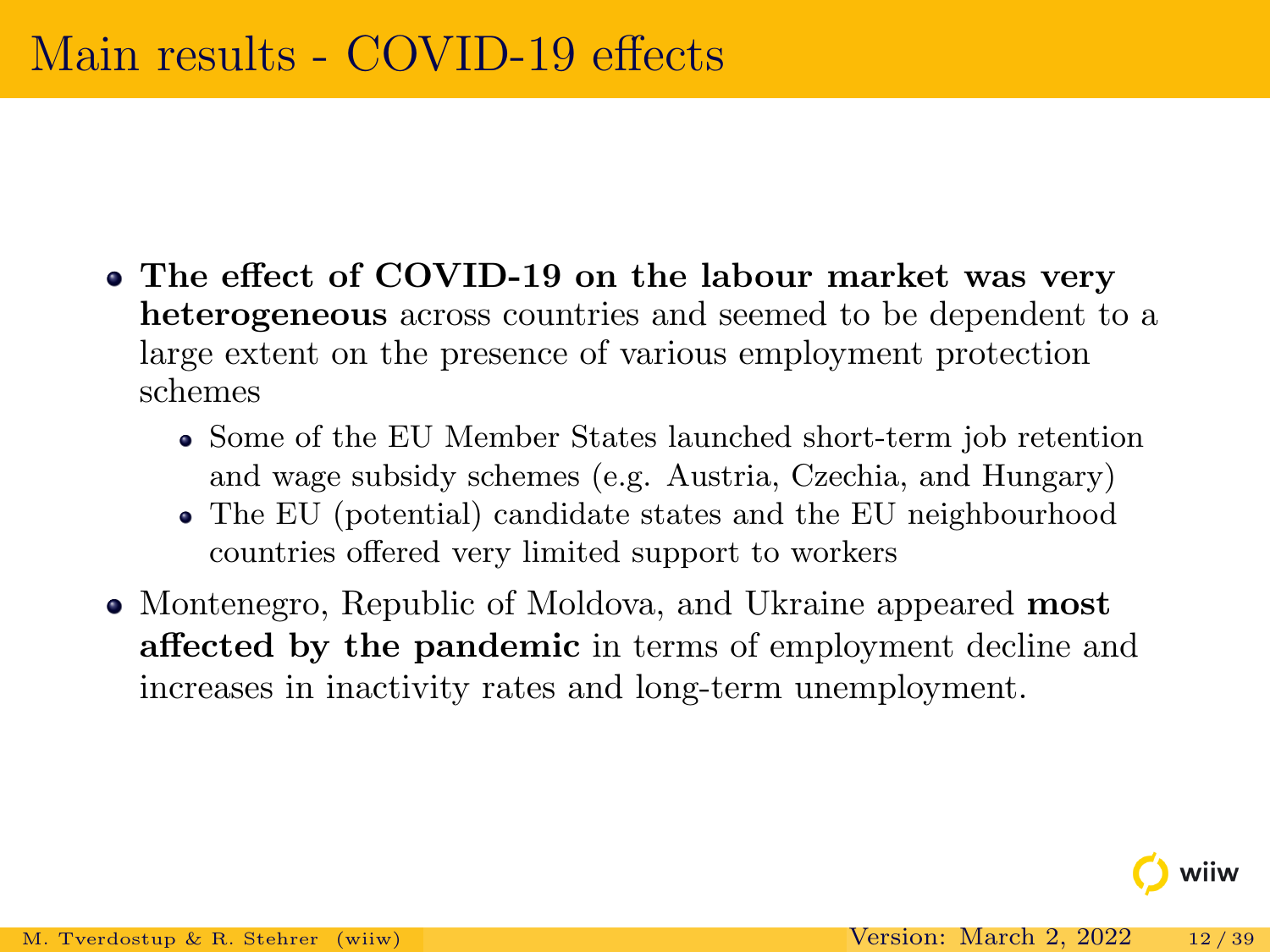## Employment

Employment rates and employment indices across countries for the population aged 20 to 64

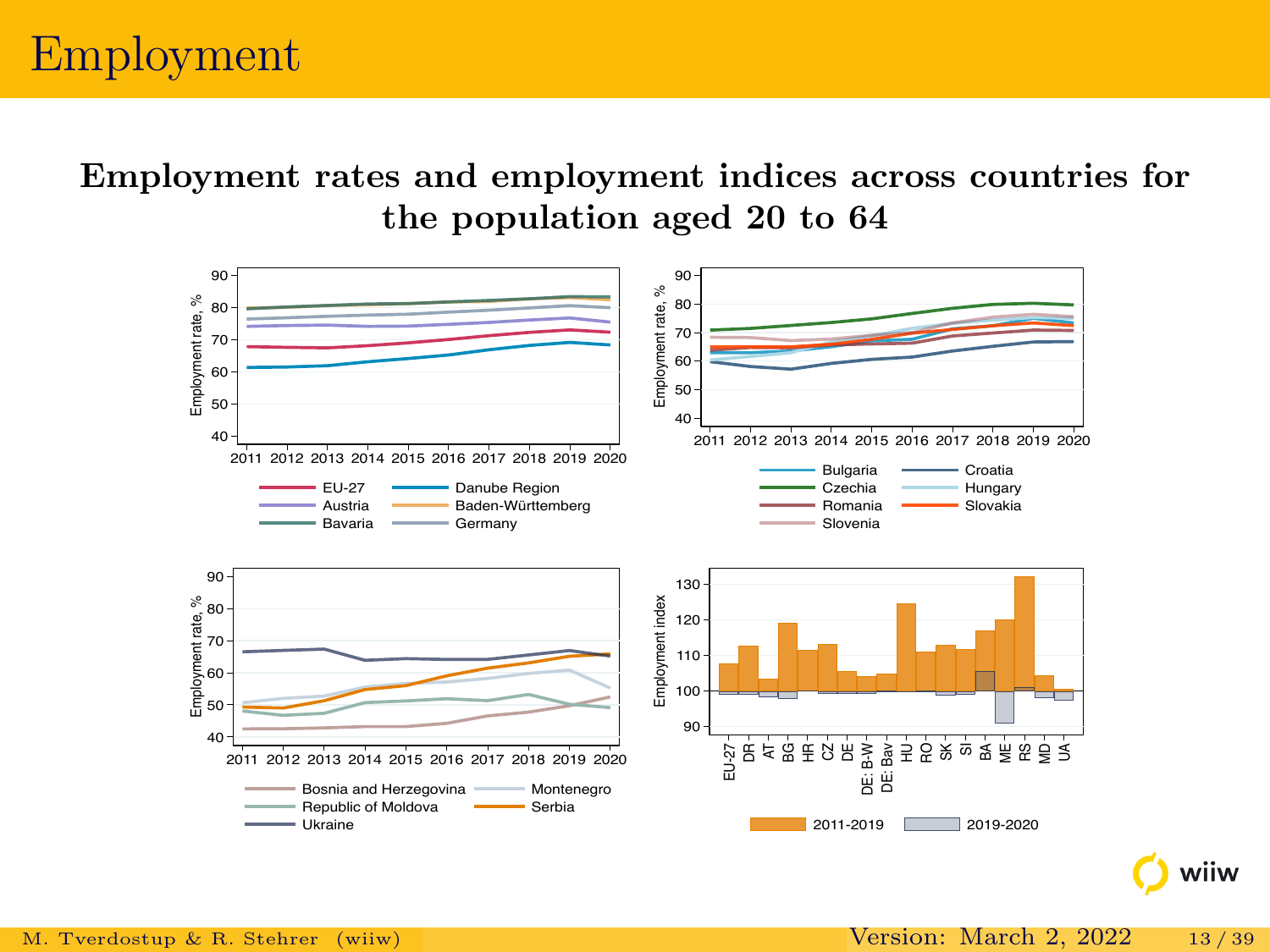# Unemployment

Unemployment rates and unemployment indices across countries for the population aged 15 to 74

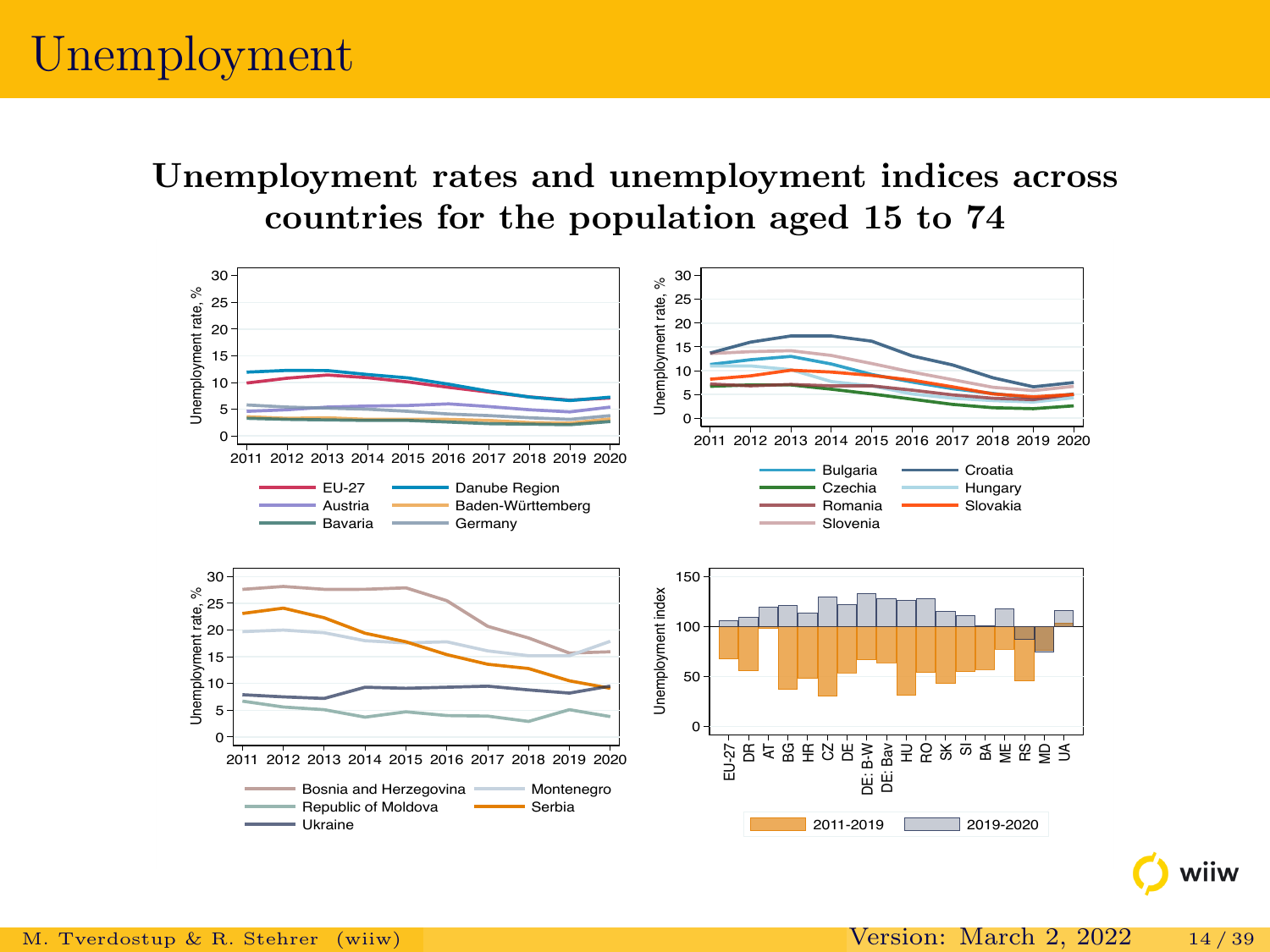### **NEET**

NEET rates and NEET indices across countries for the population aged 15 to 29

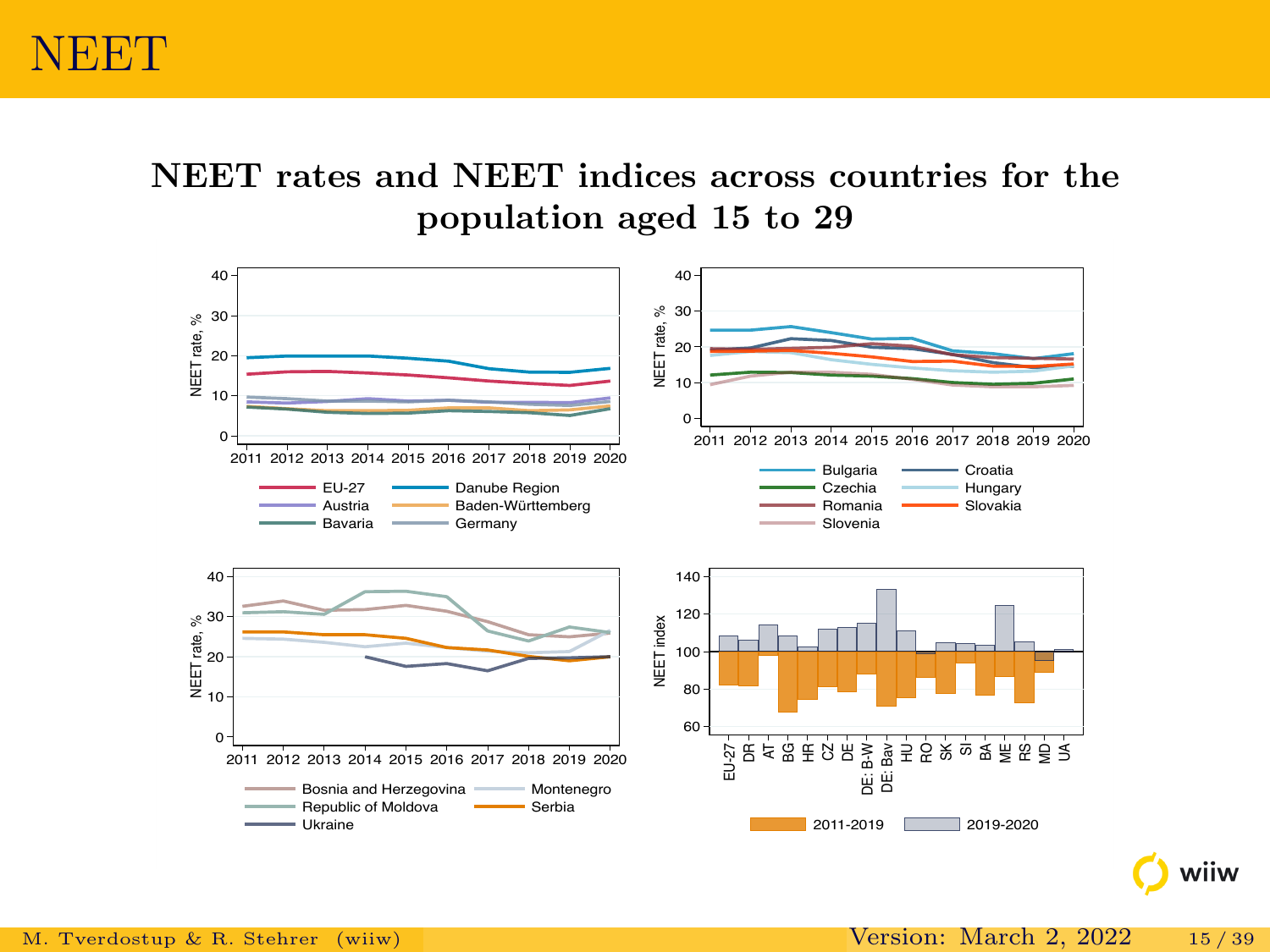## Recommendations

- COVID-19 pandemic has widened inequalities in a number of key labour market indicators across across EU Member States and other countries of the Region  $\rightarrow$  policies should aim to facilitate post-pandemic stabilisation, particularly in the countries hit the most by the pandemic (Bosnia and Herzegovina, Montenegro, the Republic of Moldova and Ukraine).
- Sectors and occupations were unevenly hit by the pandemic  $\rightarrow$  various actions tackling employment recovery through additional training are needed. Such actions will help to:
	- Re-allocate the labour from the most affected branches, which faced major job reductions and very slow employment recovery (e.g. tourism and entertainment activities), to the sectors that were mildly affected by the pandemic (e.g. manufacturing, construction and public administration)
	- Foster quick employment recovery of the people who lost their jobs and prevent long-term unemployment increase.

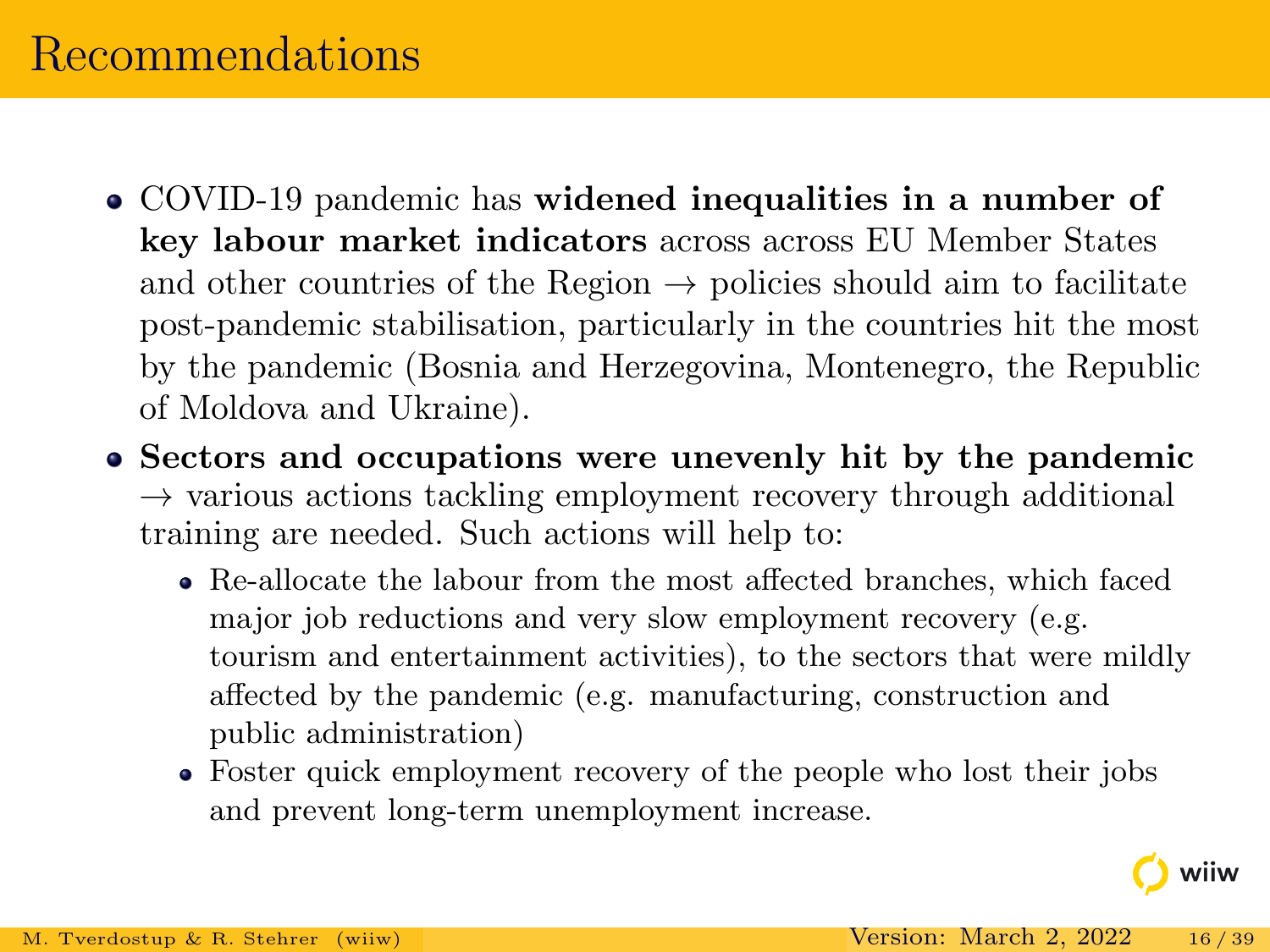# <span id="page-16-0"></span>Objective II:

Contribution to Improved Educational Outcomes and Relevant Skills and Competences in the Danube Region, Focusing on Learning Outcomes for Employability, Entrepreneurship, Innovation, Active Citizenship and Well-Being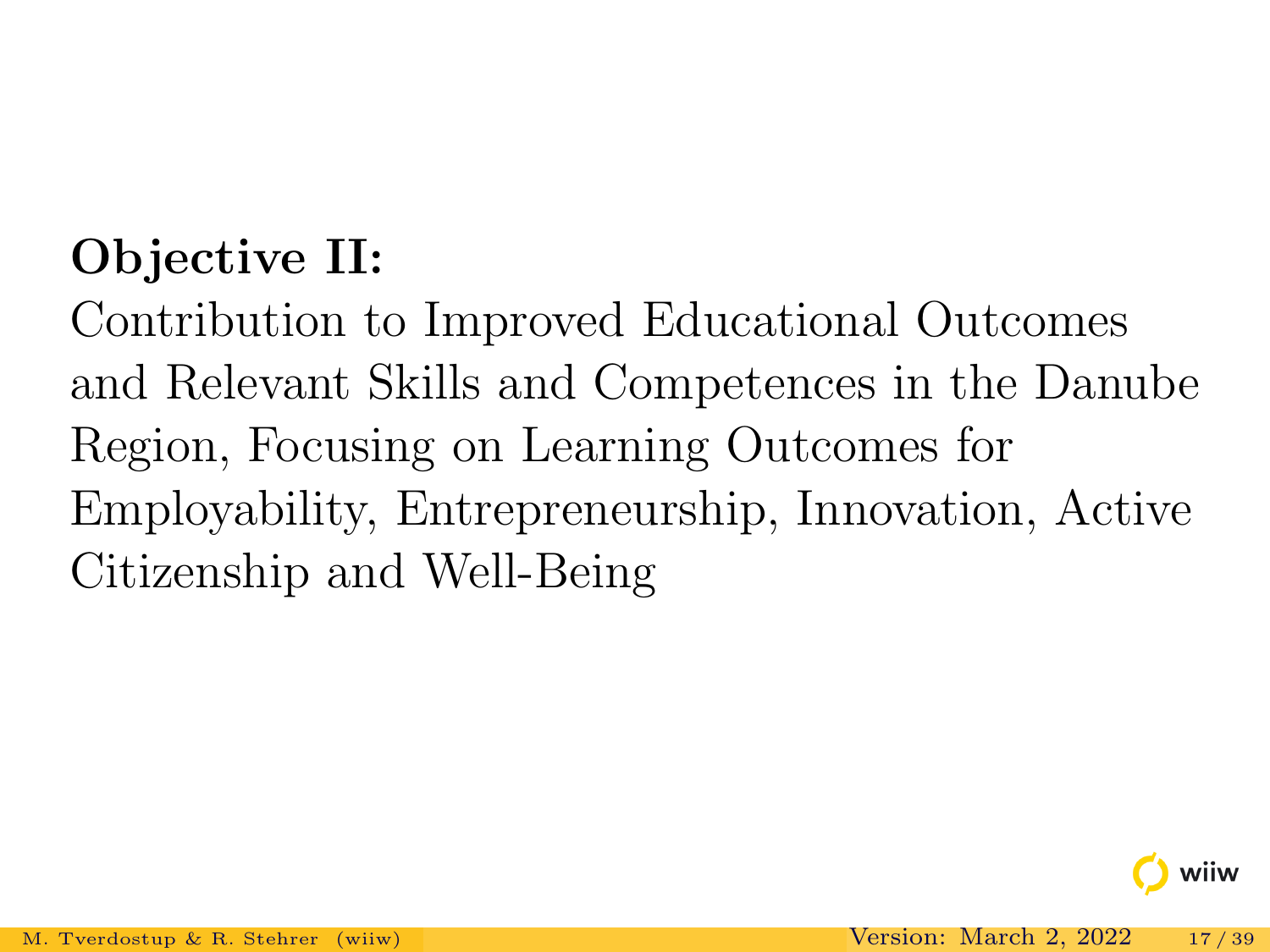- To analyse a number of key indicators related to improved educational outcomes and relevant skills of people in the Danube Region, namely:
	- <sup>1</sup> Participation in pre-school education
	- <sup>2</sup> Employment rates by educational attainment level
	- **3** ICT skills
	- <sup>4</sup> Proportion of population with at least upper secondary education
	- <sup>5</sup> Proportion of population with tertiary education
- Draw cross-region comparison with an emphasis on cross-country differences in education systems and pubic support of education.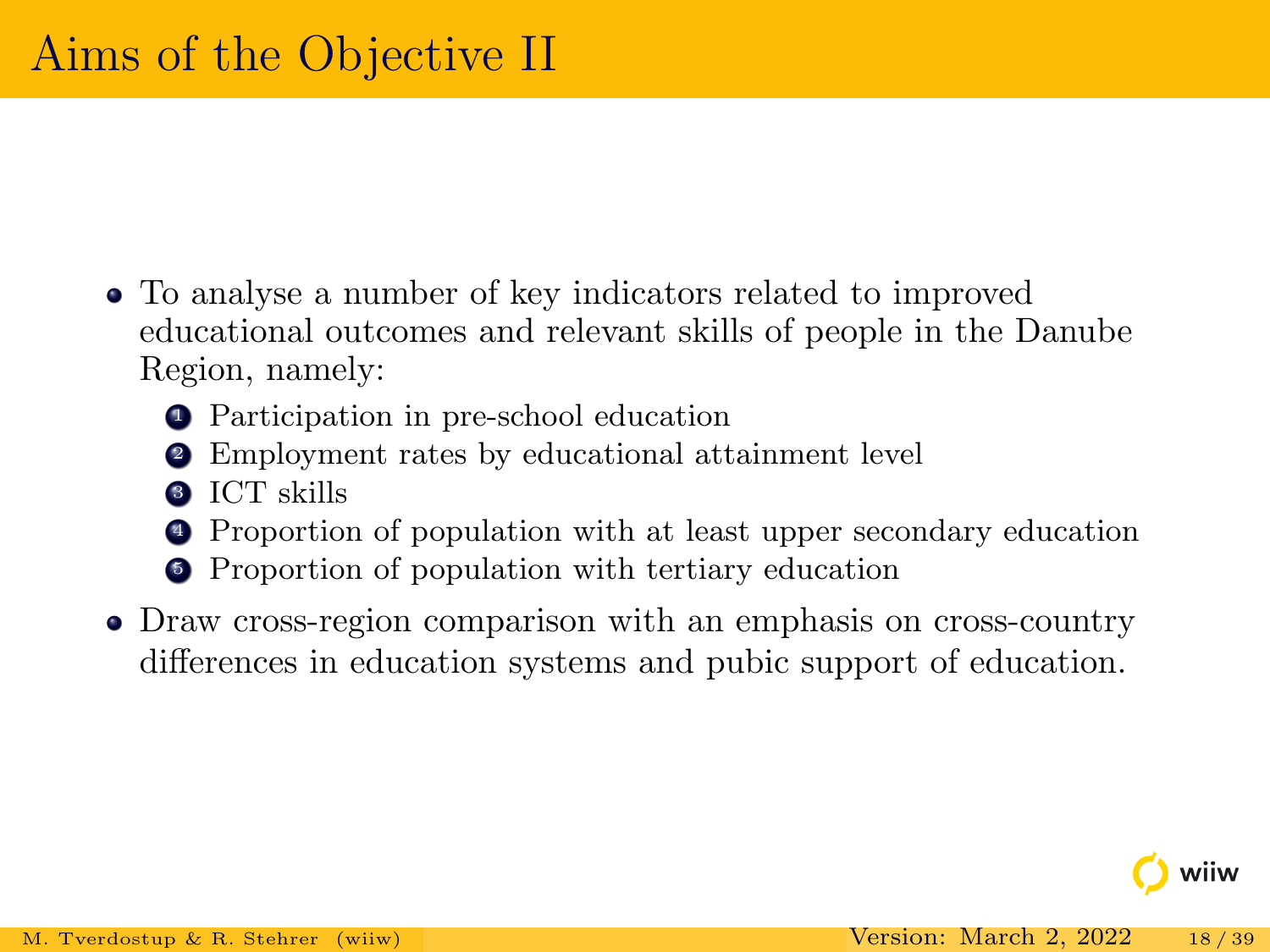## Main results

- Strongly heterogeneous educational outcomes despite overall improvements in 2011–2019
	- EU Member States have much better educational attainments compared to other countries of the Region, particularly in the context of pre-school enrolment, ICT skills and the propensity to hold tertiary education
- The employment rate of people aged 20 to 24 holding at least upper secondary education revealed a steady pattern:
	- The highest in 'old' Member States, followed by the 'new' Member States and then by EU (potential) candidate states and EU neighbourhood countries
- Pre-school enrolment was strikingly low in Montenegro, the Republic of Moldova and Serbia despite a major improvement in the former two countries.
- Croatia, Bosnia and Herzegovina, Bulgaria and Romania revealed systematically low ICT skills.
- The levels of tertiary education are lowest in Bosnia and Herzegovina, Montenegro, the Republic of Moldova, Romania and wiiw Serbia, yet the dynamics remained positive.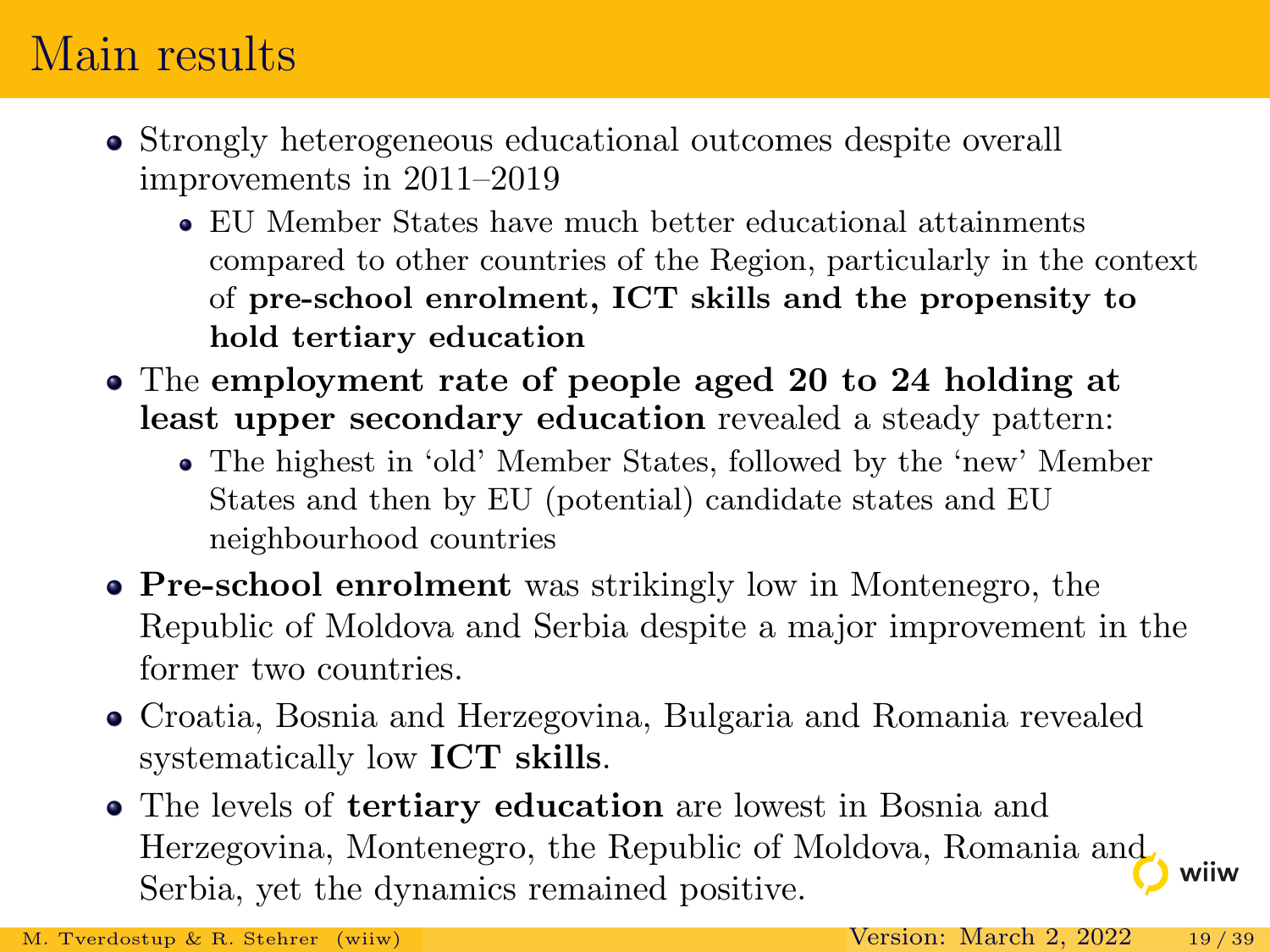## Employment of youth

Employment rate of people aged 20 to 24 who have completed at least upper secondary education across countries

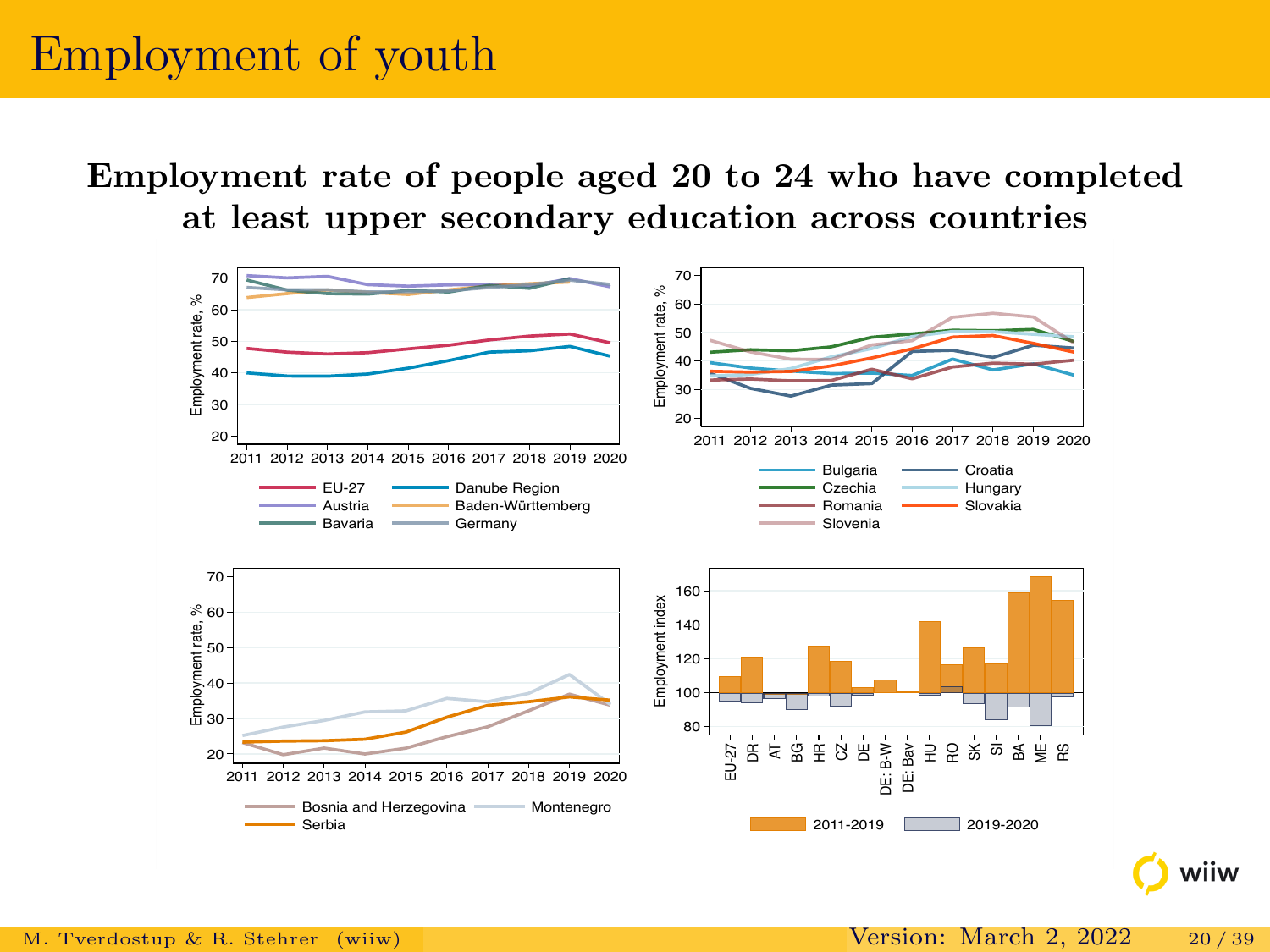Share of population with basic or above basic overall digital skills by age groups across countries

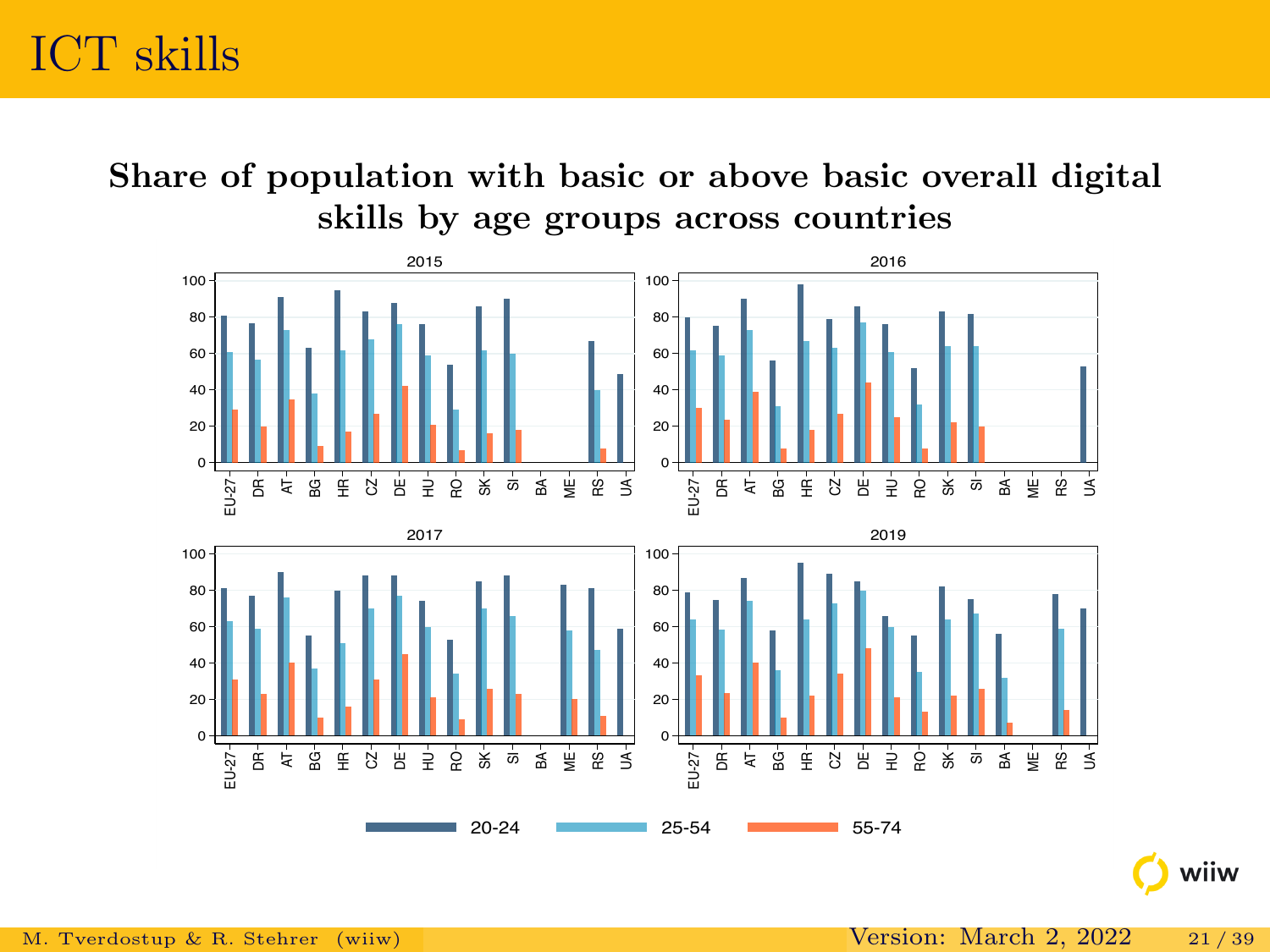### Upper secondary education

#### Proportion of population aged 20 to 24 having completed at least upper secondary education across countries

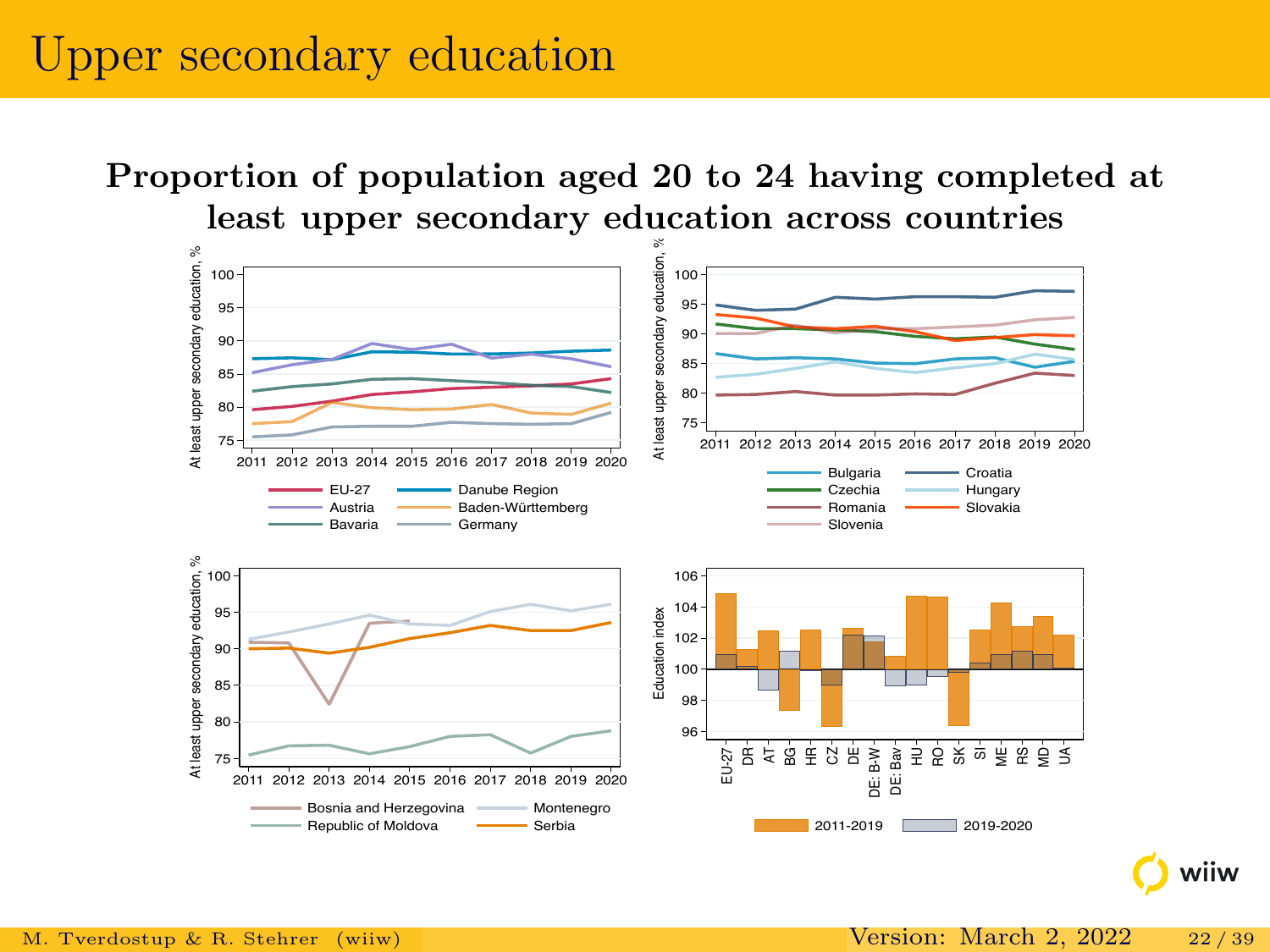## Recommendations

- Policy action towards improvement of educational outcomes needs to take the interrelation of all study levels into account  $\rightarrow$  only those students who attained upper secondary education have a potential to obtain tertiary degree  $\rightarrow$ 
	- Actions at all levels of educational systems are required
	- Policy should aim at more inclusive and more accessible education
	- Emphasis on the development of hard and soft skills from an early age is needed
- Technological advancements  $\rightarrow$  a growing need for ICT specialists as well as an average increase in ICT skill demands in other professions
	- ICT skills will be an essential part of the job profile for many jobs in the future
	- Improvements of ICT skills should be in the spotlight of educational policy on all education levels
	- Older workers need to acquire sufficient ICT skills via on-the-job and off-the-job training, which might be supported by governments

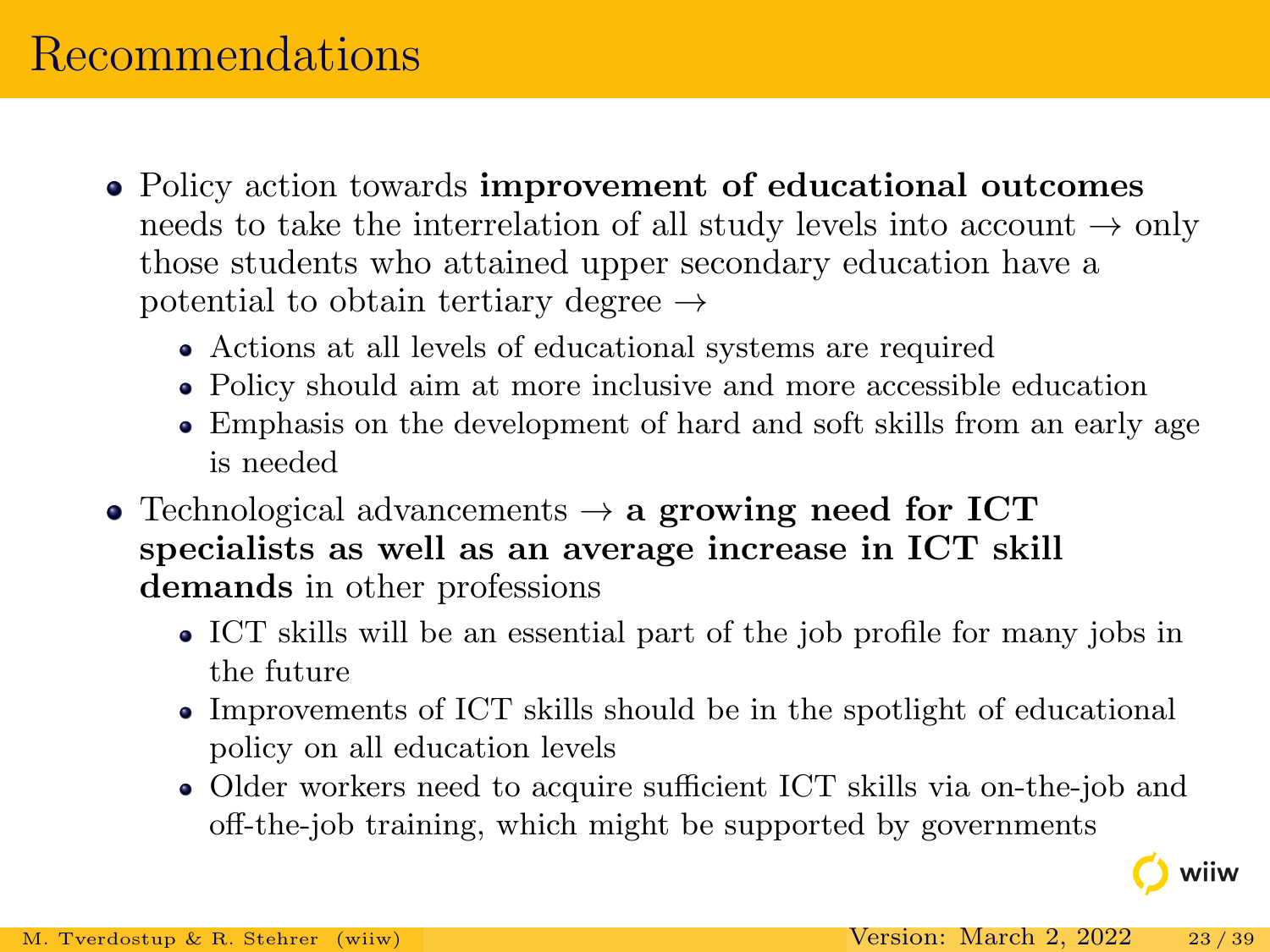# <span id="page-23-0"></span>Objective III:

# Contribution to Increased Quality and Efficiency of Education, Training and Labour Market Systems

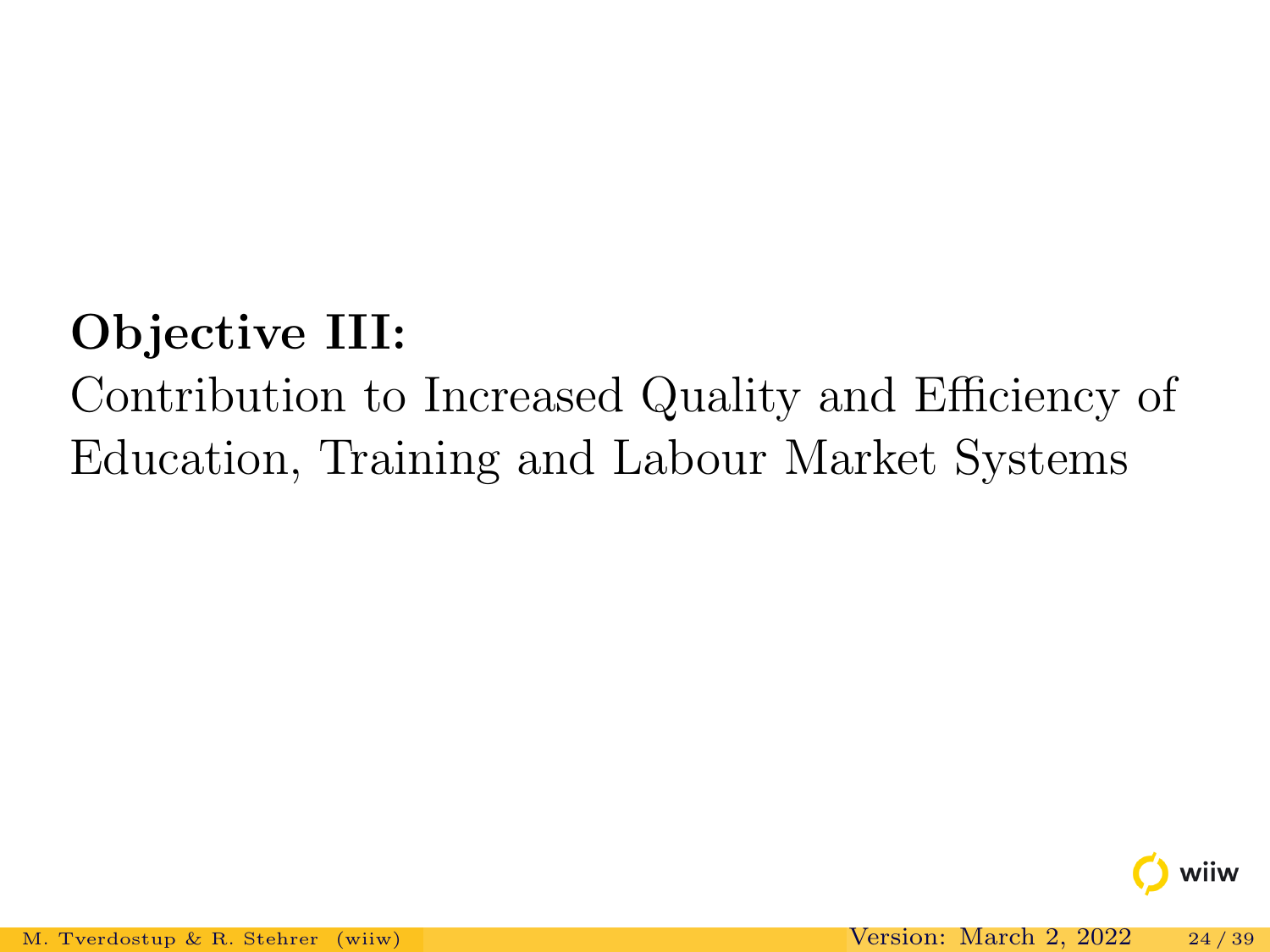- To analyse key four indicators of quality of education and training over 2011-2020, namely:
	- <sup>1</sup> Public expenditure on education
	- <sup>2</sup> Private expenditure on education
	- **3** Distribution of teachers and stuff
	- <sup>4</sup> Public expenditures in labour market policies (LMP)
- Evaluate the cross-region disparities bearing in mind cross-country discrepancies in economic performance.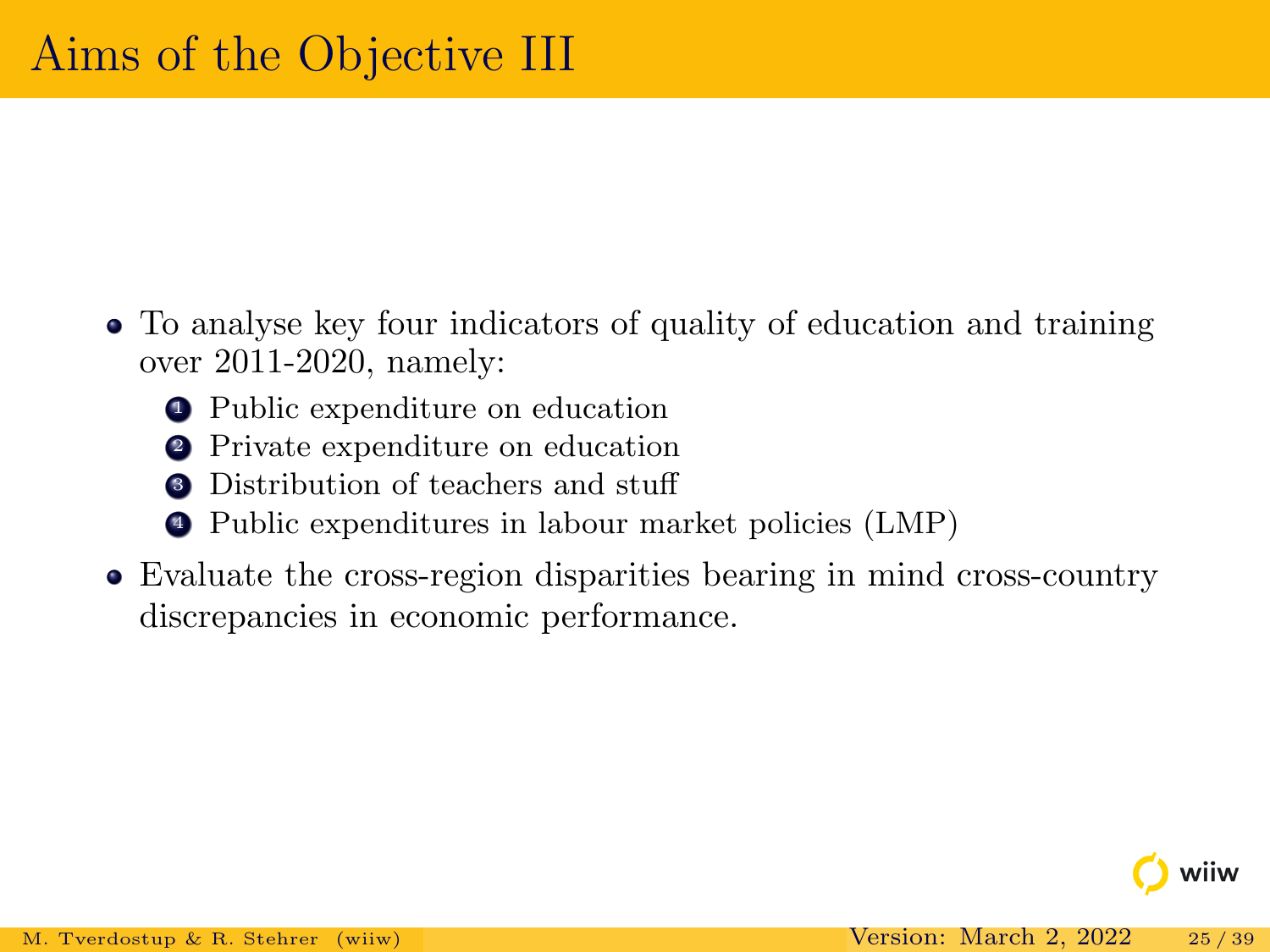## Main results

- Both governmental and private expenditures on education increased substantially in Croatia, whereas in most of the other countries of the region, they declined in 2011–2019. Most stark increases:
	- Austria and Slovenia private expenditure on pre-primary education
	- Bulgaria, Czechia and Slovakia private expense on tertiary education
- The share of pupils/students per teacher in the Danube Region increased on all education levels, except post-secondary (both non-tertiary and tertiary)  $\rightarrow$  growing pressure on the educational systems.
- Drastic cross-country differences in the absolute levels of LMP funding within the region:
	- Austrian government spent about 2% of GDP on LMP support in 2019
	- Romania and Serbia spent practically nothing in 2019
	- LMP funding declined in all countries, except for Austria and Bulgaria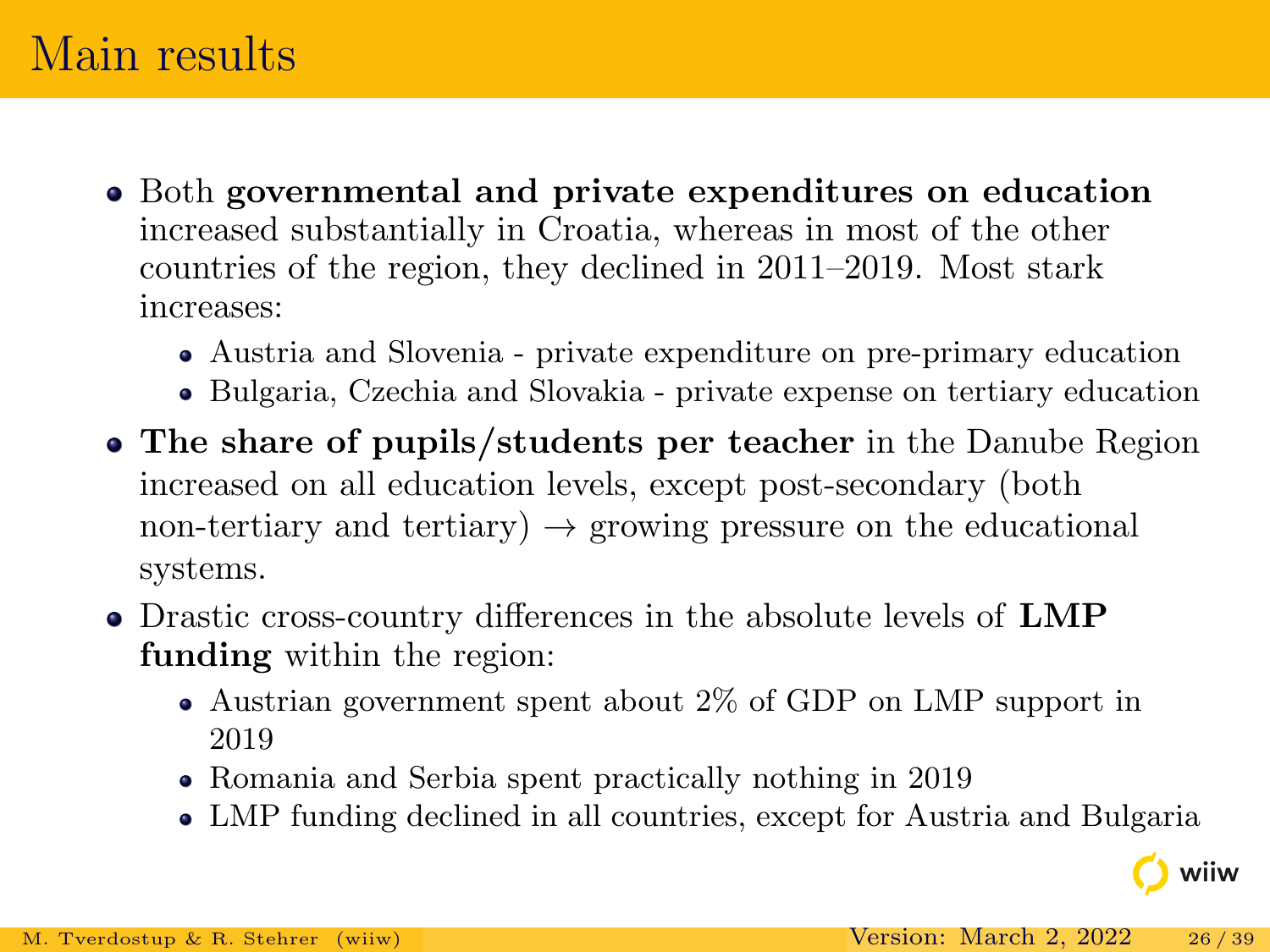### Public expenditure on education

Public expenditure on education in % of GDP for selected countries

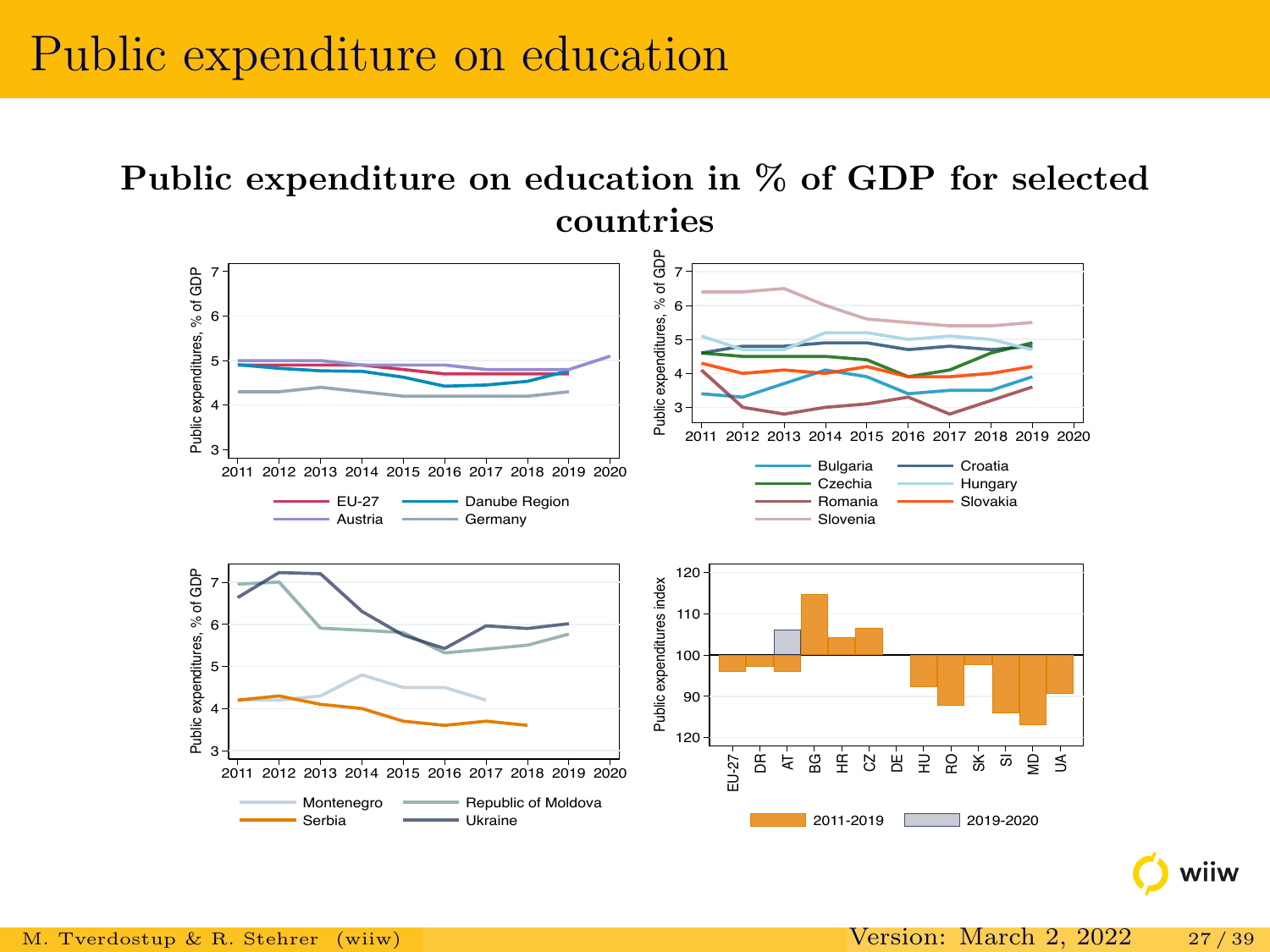Ratio of pupils and students to teachers and academic staff in 2019 for selected countries

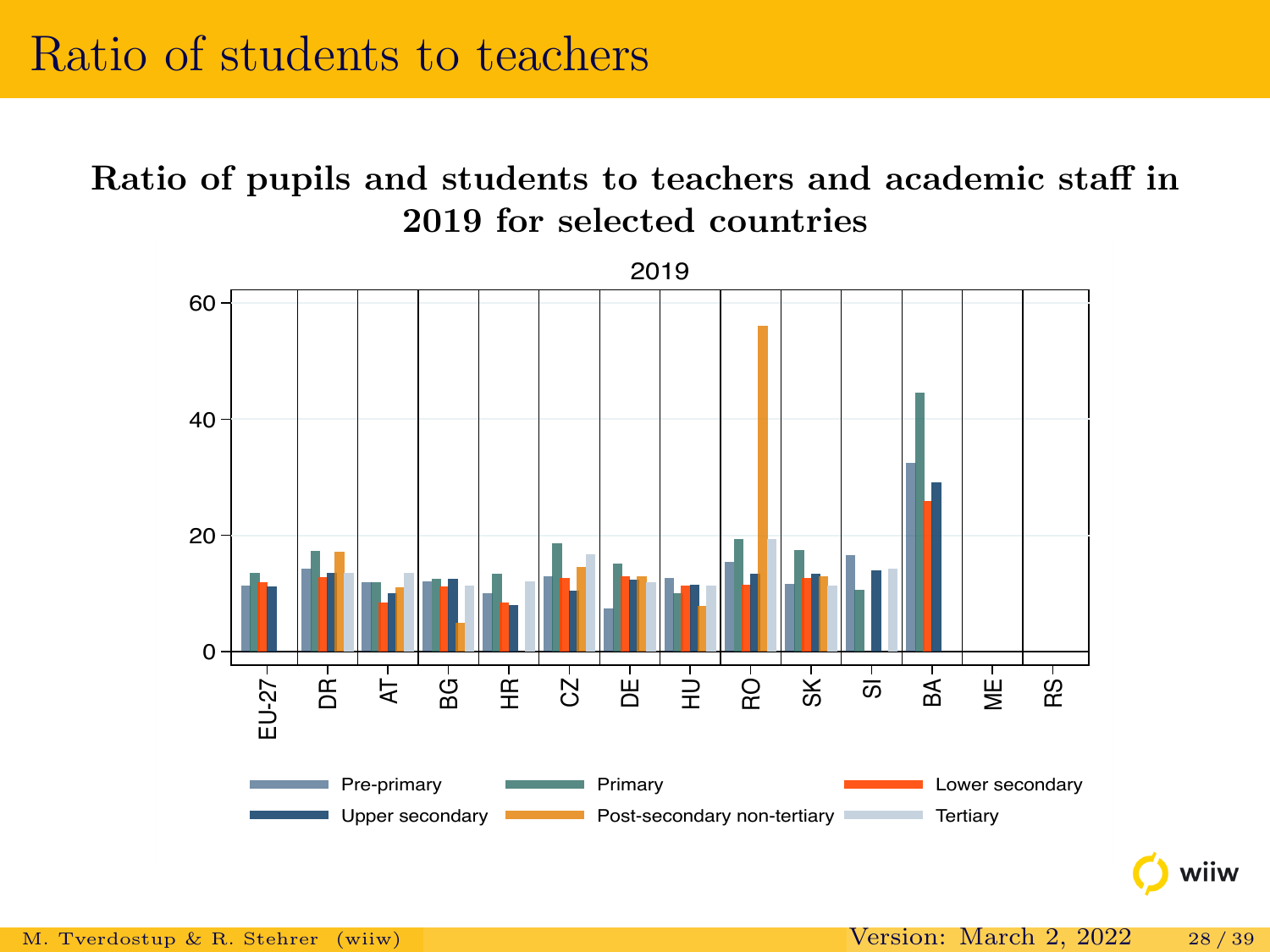### Public expenditures on LMP

#### Public expenditure on labour market policies in % of GDP for selected countries

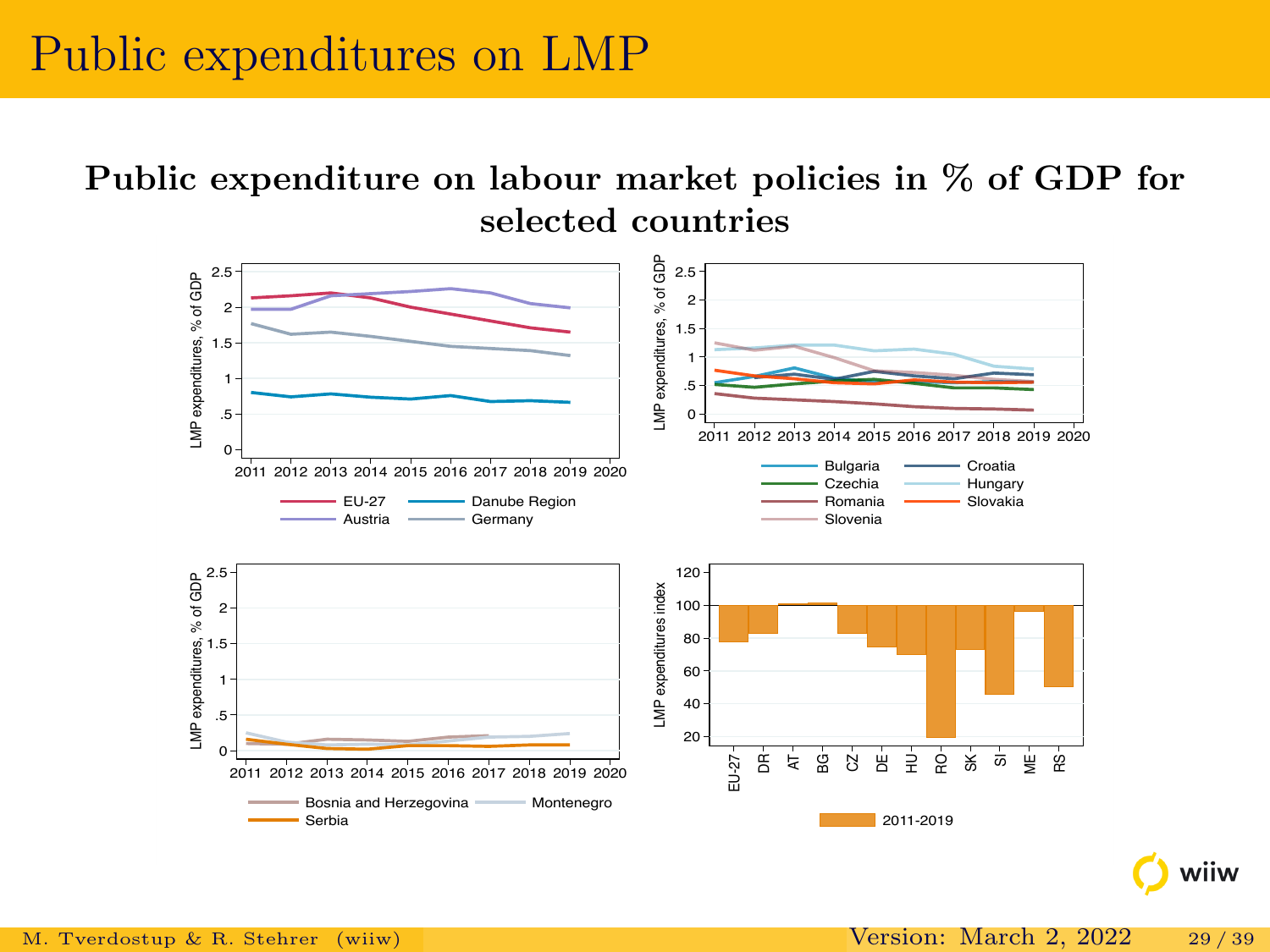### Recommendations

- The rising share of pupils/students per teacher on the lower and medium education levels in the region needs a policy response →
	- Increased workload per teacher
	- Less time for the teacher to spend on individual work with each student
	- Overall lower quality of education
- Decline in LMP is another worrying trend:
	- LMP is an important tool to support the unemployed and other disadvantaged groups in their transition from unemployment or inactivity to employment
	- Well-organised and sufficiently funded LMP helps combat long-term unemployment and increase socio-economic well-being in the medium run
	- LMP appears crucial in the post-pandemic recovery people who lost their jobs may need to acquire new skills to re-integrate into the labour market and find a job in a different sector and/or occupation  $\rightarrow$  LMP is a crucial tool to prevent mounting long-term unemployment, as those who lost their jobs during the pandemic wiiw may fail to find new ones and stay unemployed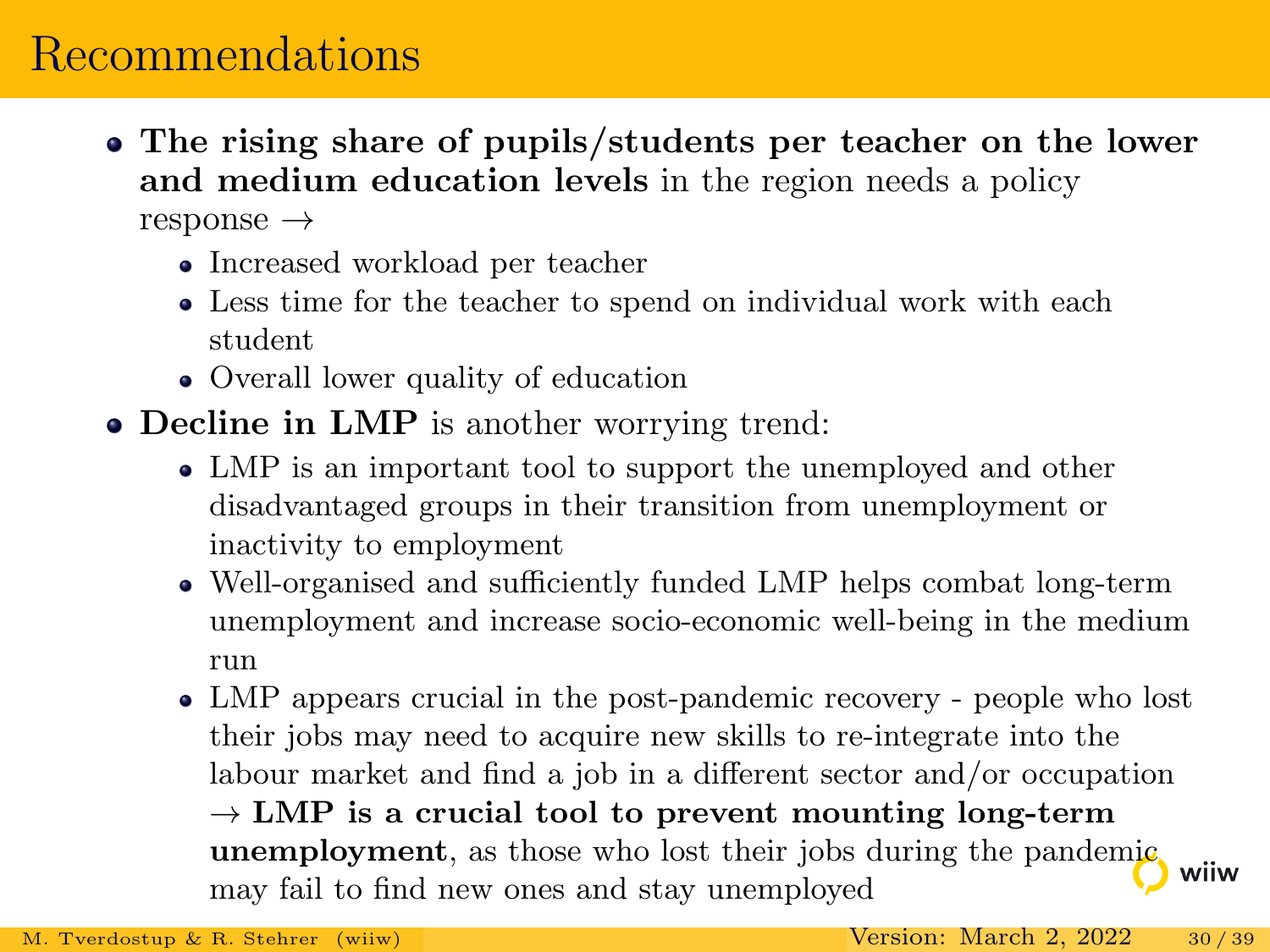# <span id="page-30-0"></span>Objective IV:

Contribution to Ensuring Inclusive Education and Training and Promoting Inclusive Labour Markets, Equal Opportunities and Non-Discrimination as well as Promoting Civic Competences and Life-Long Learning Opportunities for All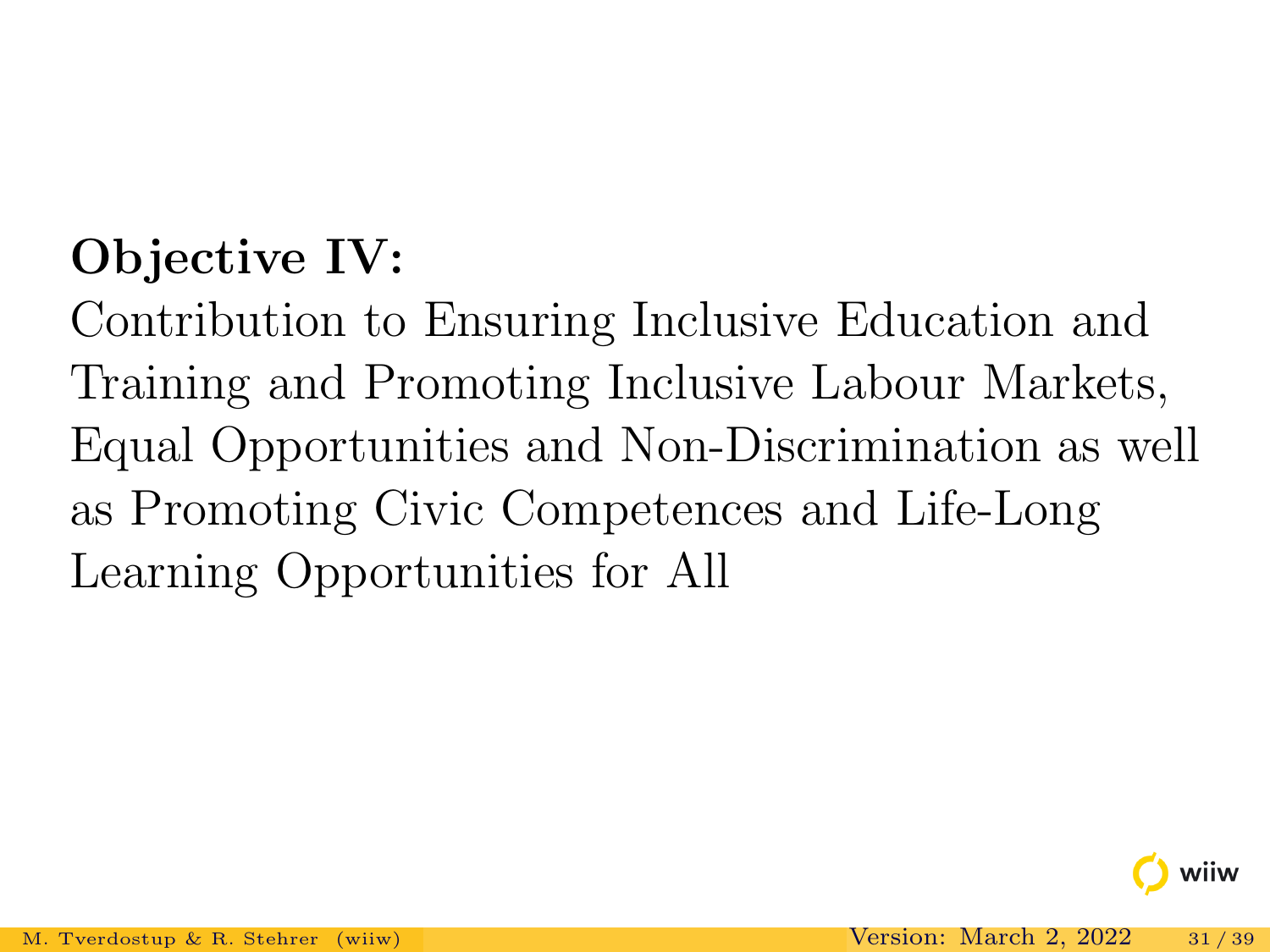- The objective aims to analyse education system and labour market from the perspective of inclusiveness, equal opportunities and non-discrimination, relying on eight key indicators:
	- **4** Gender pay gap
	- <sup>2</sup> Share of people at risk of poverty
	- <sup>3</sup> Inequality of income distribution quantile share ratio and GINI index
	- <sup>4</sup> Performance of pupils in basic competencies (PISA test)
	- <sup>5</sup> Life-long learning (LLL)
	- <sup>6</sup> Share of early leavers from education and training
	- <sup>7</sup> Education equality PISA index of economic, social and cultural status (ESCS) and TIMSS test performance
	- **8** Access to the internet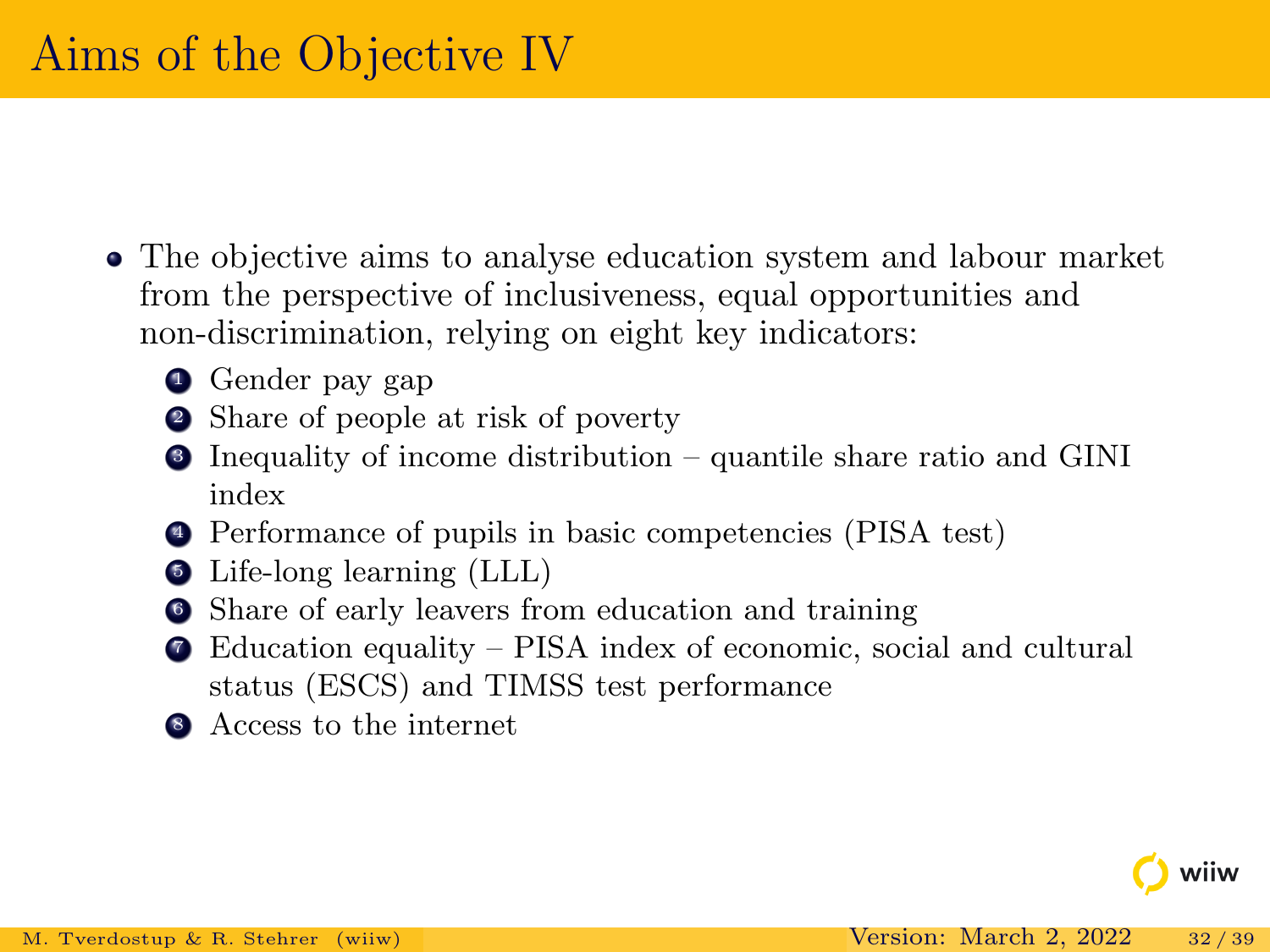## Main results I

### Poverty and drastic income inequality persist

- EU (potential) candidate countries and neighbourhood countries have much higher poverty and income inequality than the 'old' EU Member States
- Among the 'new' EU Member States Bulgaria and Romania had strikingly high risk of poverty
- Shares of low-achieving students have increased substantially in most of the countries, with the most striking jump in science  $\rightarrow$ educational outcomes have declined
- Gender, immigration and socio-economic status disparities in basic competencies persist
	- Girls tended to have much stronger reading skills and lower mathematics abilities in all countries
	- Immigrant pupils have lower reading, mathematics and science skills (except for Hungary and Montenegro)
	- Pupils with higher socio-economics status performed much better in all domains in all countries without exceptions.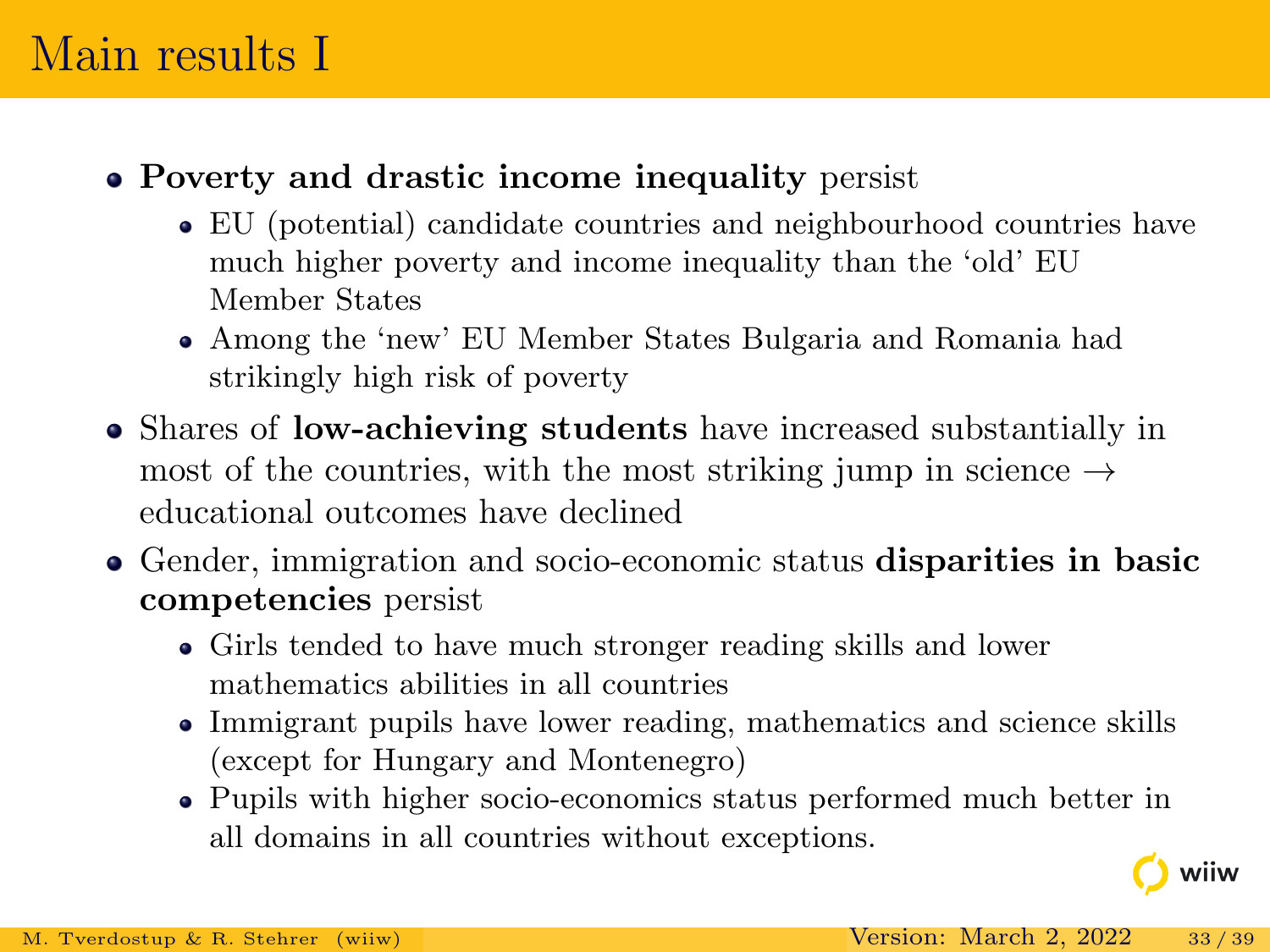## Main results II

- The propensity to **leave school early** varied across the region
	- Bulgaria, Hungary, the Republic of Moldova and Romania appeared to have a remarkably high share of early school leavers, ranging far above the EU-27
- The Danube Region appeared extremely heterogeneous in terms of LLL propensity
	- 'Old' Member States having the highest shares of LLL along with Czechia and Slovakia
	- In all other countries in the region, the LLL was strikingly low
	- The COVID-19 pandemic reduced the LLL even further  $\leftarrow$  related to the overall drop in educational activities due to the social distancing measures and suspension of various training opportunities.
- Internet access has become more widespread in all countries of the Danube Region, with no exceptions, yet the 'old' EU Member States have the highest access rate in the region.

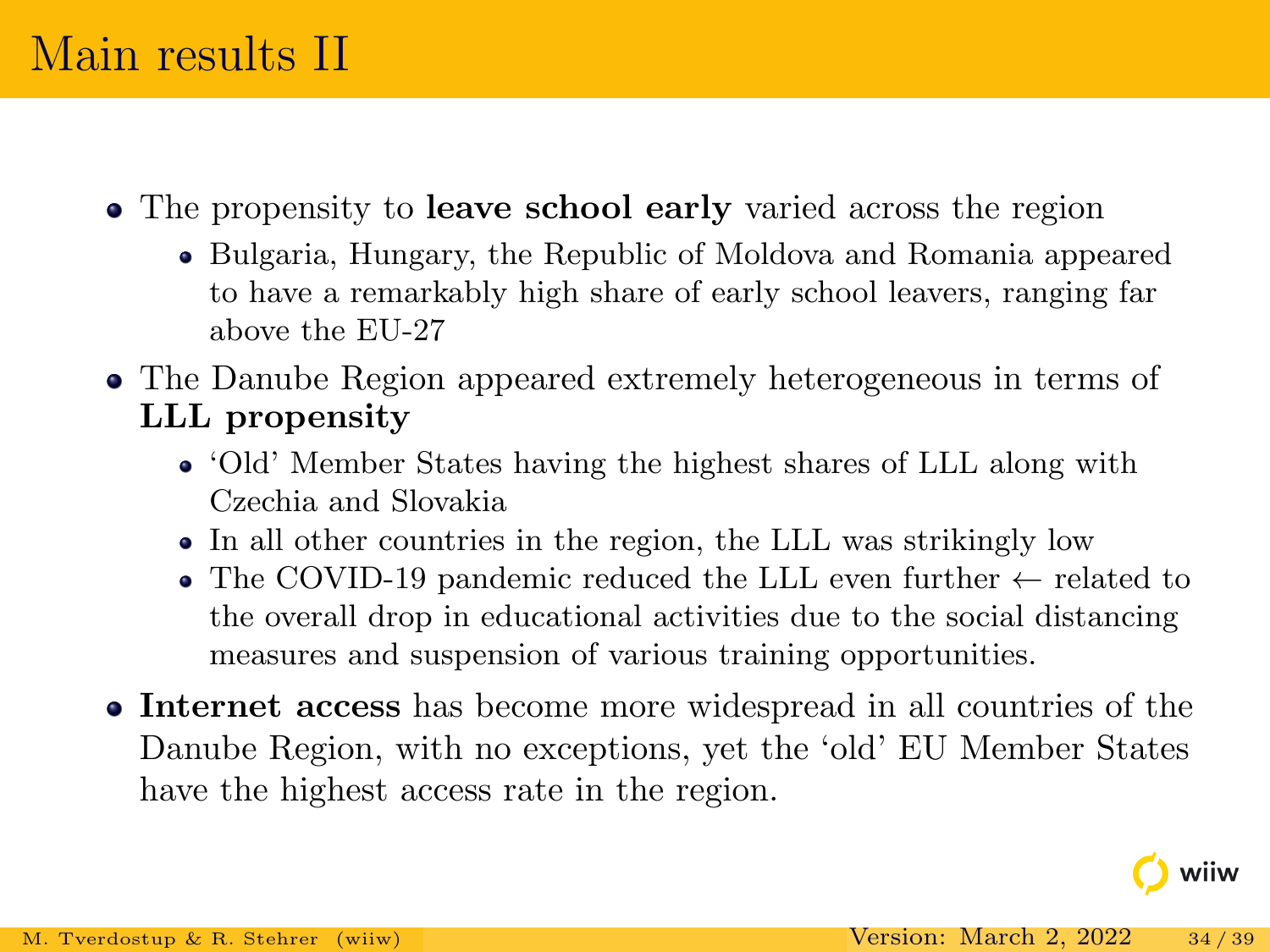# Risk of poverty

Share of people at risk of poverty from 2011 to 2020 and the index change in the proportion of people at risk of poverty across countries

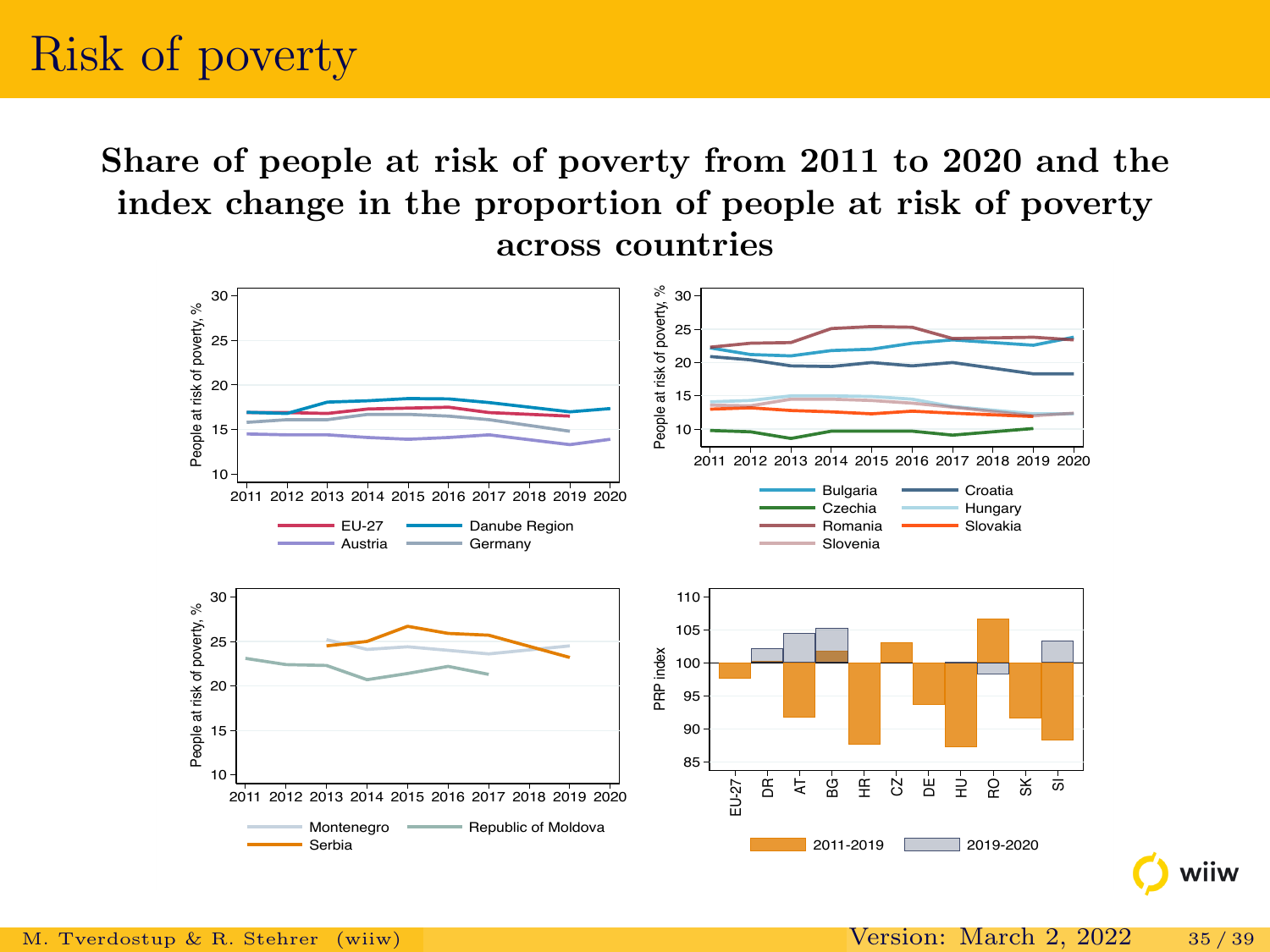# Share of underachievers

Change in the share of low-achieving students in mathematics, reading and science by gender across countries for 2018 to 2012

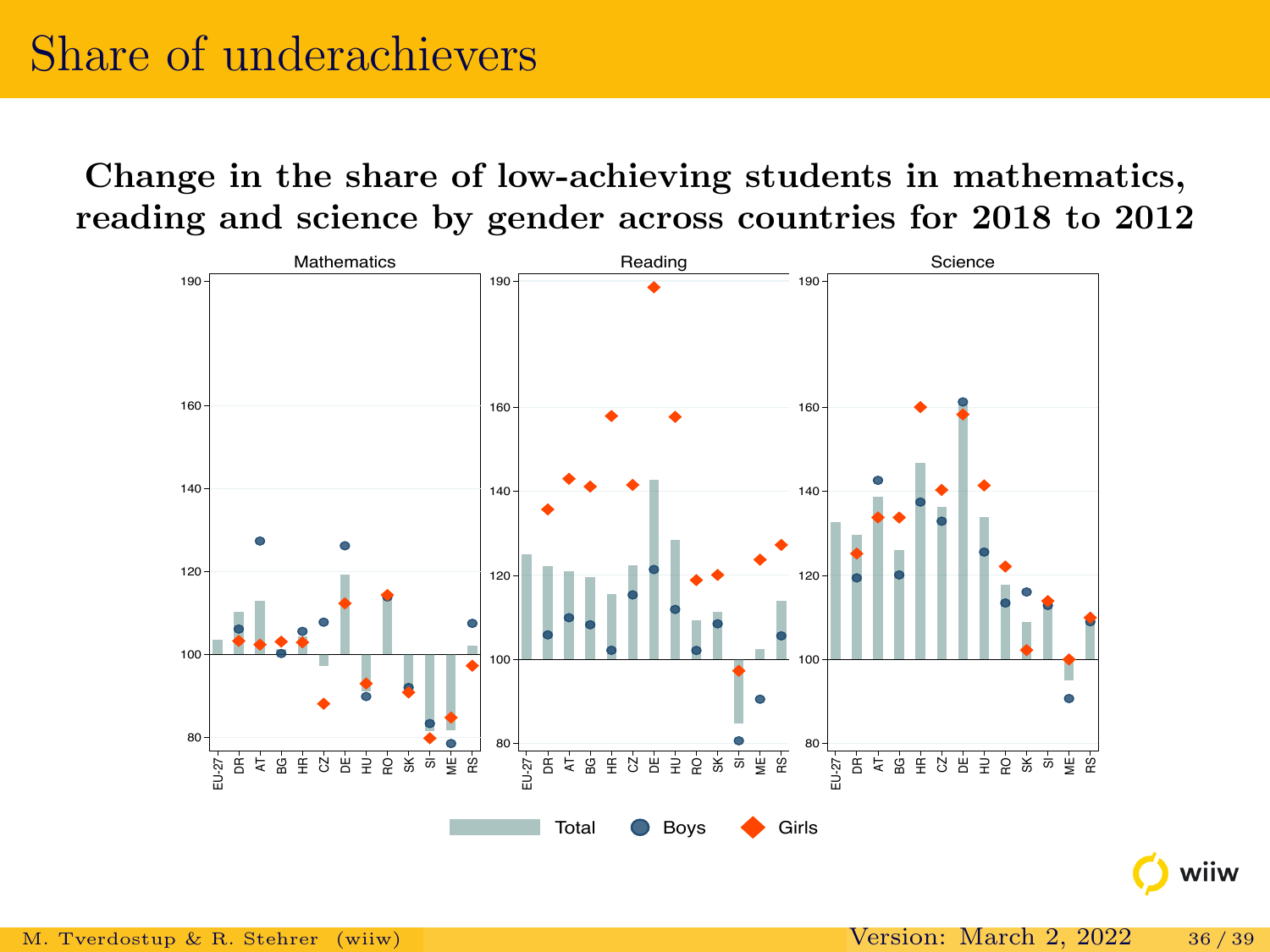## Gaps in test performance

Gaps in test performance by gender, migration status and socio-economic status across countries

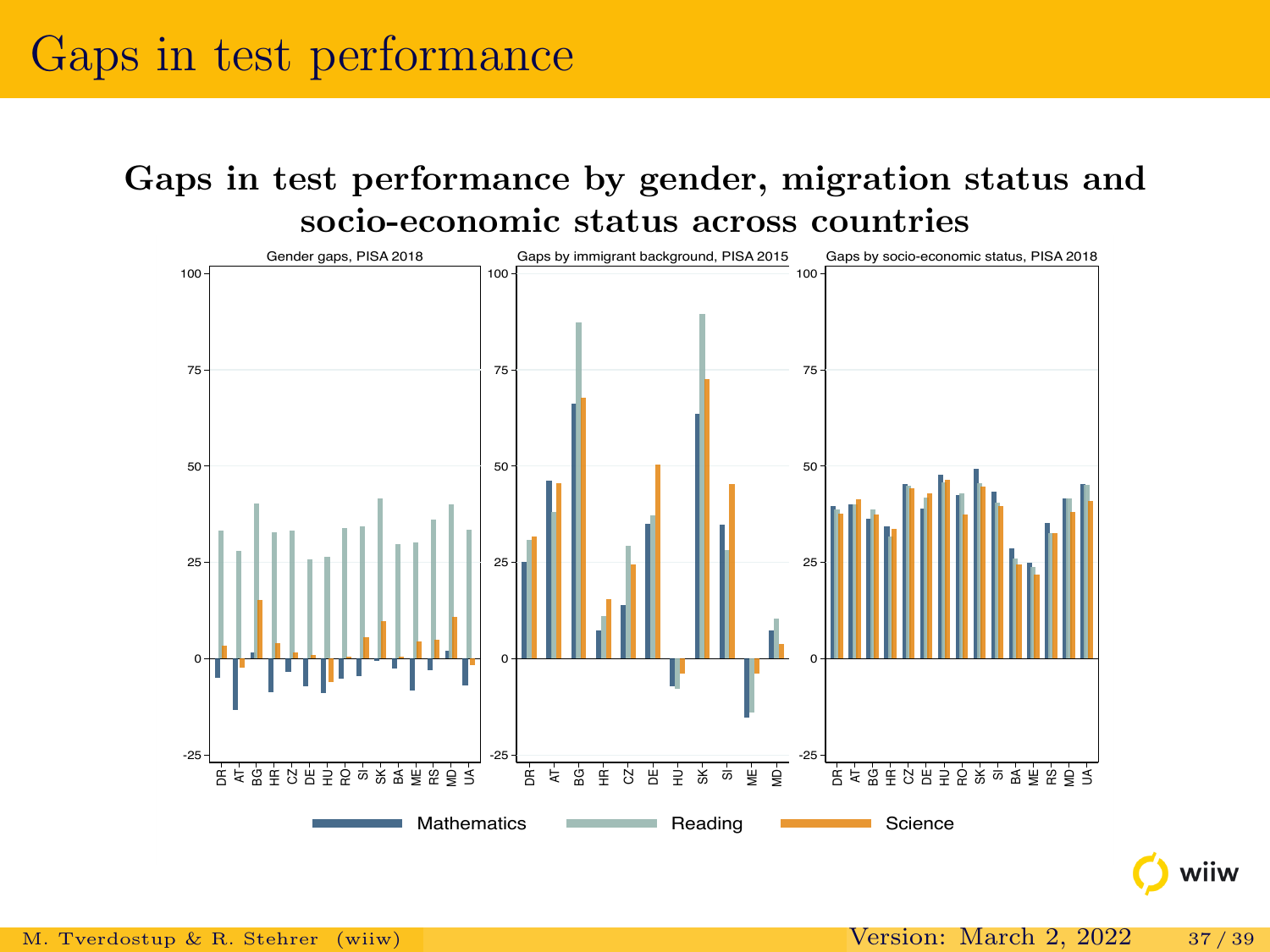## Recommendations I

- The substantial gender gaps in mathematics call for special educational policy attention towards support and encouragement of girls in this discipline
	- To effectively narrow the gender gaps in given disciplines, steps need to be taken as early as possible, as the gaps emerge already at a very young age
	- Additional training, encouragement and psychological support may be valid policy measures
	- It appears more efficient to try to prevent the gaps than to narrow them later on
- Policy actions towards strengthening students' commitment to complete at least upper secondary education and providing additional study support to low-achieving students and students from lower socio-economic backgrounds are needed  $\rightarrow$  early school leaving results in worse labour market outcomes and eventually increases poverty and inequality.